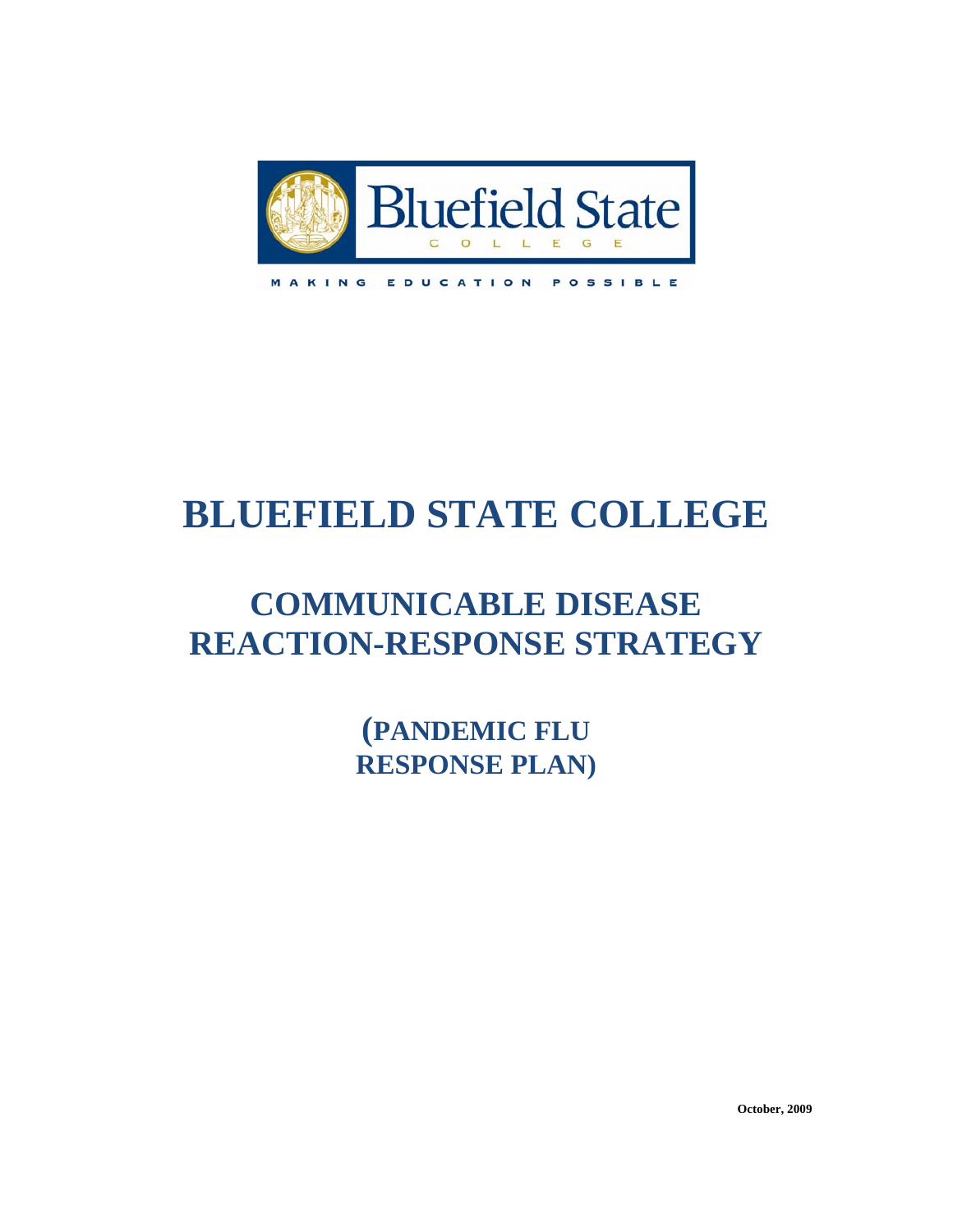**Table of Contents** 

**I. [Introduction and Purpose](#page-2-0) II. [General Information](#page-2-0) III. [Response Plan](#page-3-0) a. [Code Zero: Plan](#page-4-0) i. Risk Assessment Summary ii. Critical Control Strategies 1. Prevention 2. Protection 3. Essential Services Preparation b. [Code One: Prepare](#page-9-0) i. Risk Assessment Summary ii. Critical Control Strategies 1. Prevention 2. Protection 3. Essential Services Preparation c. [Code Two: Mobilize](#page-14-0) i. Risk Assessment Summary ii. Critical Control Strategies 1. Prevention 2. Protection 3. Essential Services Preparation d. [Code Three: Sustain](#page-17-0) i. Risk Assessment Summary ii. Critical Control Strategies 1. Prevention 2. Protection 3. Essential Services Preparation IV. [For More Information](#page-18-0) V. [Common Terms & Definitions](#page-18-0) Attachments:**  1. [WHO Pandemic Phases with BSC Response Levels](#page-20-0) 2. [Personal Preparedness](#page-23-0)  3. [CDC Guidance on Use of Personal Protective Equipment Respirators and](#page-26-0) 

[Face Masks](#page-26-0)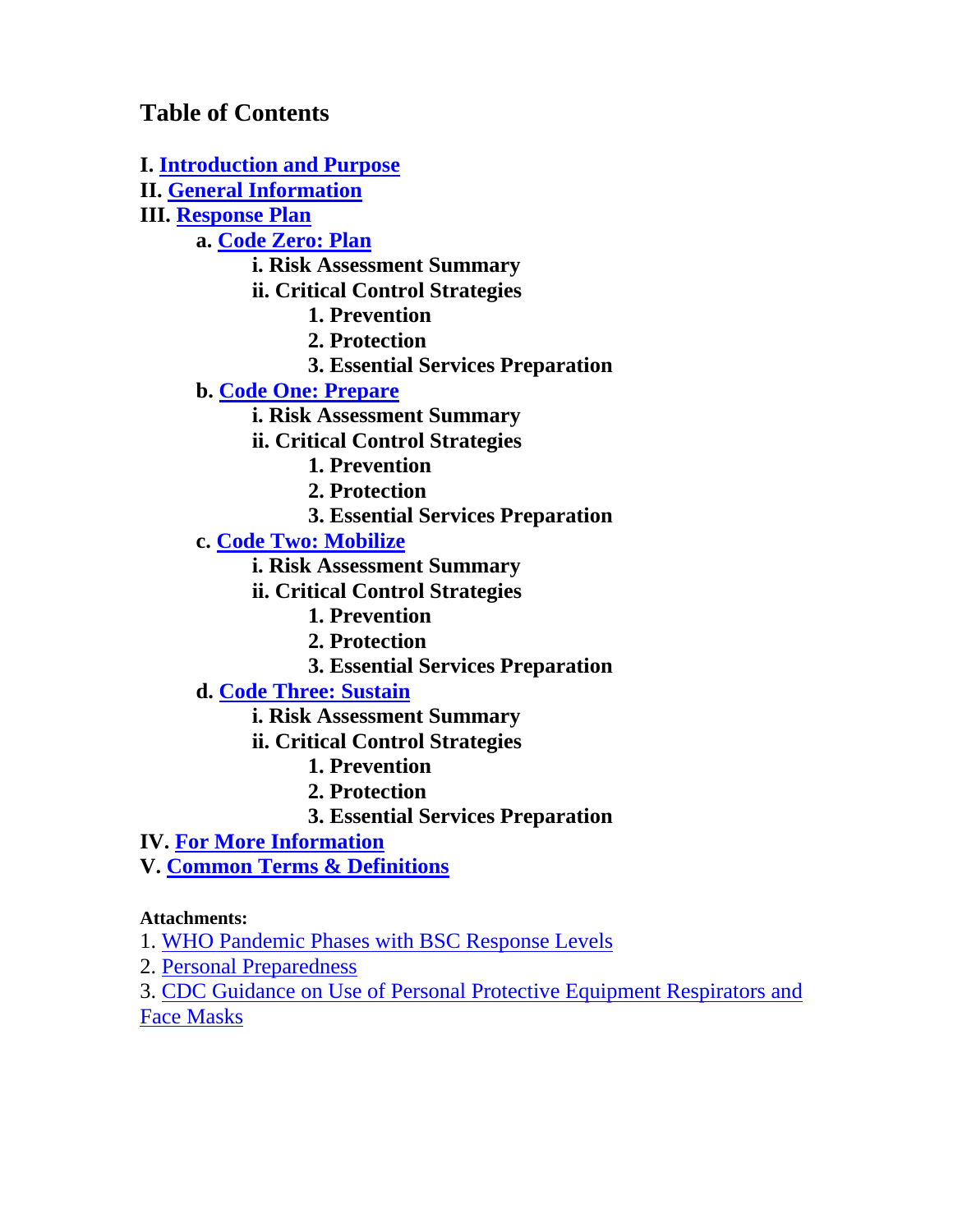### <span id="page-2-0"></span>**I. INTRODUCTION AND PURPOSE**

The Bluefield State College (BSC) Advisory Committee on Communicable Diseases (ACCD) has been charged with the development of appropriate strategies to manage potential outbreaks of communicable diseases at the College. This Communicable Disease Reaction-Response Strategy has been prepared to provide the College with general and specific control strategies to address the management of and response to potential pandemic events. While some pandemic events cause disruptions due to prolonged absence of student, faculty and/or staff members, other pandemic events could result in significant life-threatening conditions. This document is designed to address the majority of "disruptive" events and provide base-line guidance for significant lifethreatening pandemic events. The document should be considered a "living document," in that it will undergo modifications as might be dictated by more recent information and/or events. Although the document was prepared in response to the current concerns (fall, 2009) regarding an impending H1N1 pandemic, the general structure, design and courses of action will apply in the College's response to most pandemic events, unless announced otherwise.

Any decisions regarding modification of the College's schedule of operations will be made by the President, and announced immediately, based upon information and recommendations received from the President's Cabinet, Members of the Staff and Faculty, and the College's Advisory Committee on Communicable Diseases. Such recommendations will, in turn, be based upon the latest information from the World Health Organization, the Centers for Disease Control and the Mercer County Health Department.

Announcements of any modifications of schedules of operations will specify whether those modifications will affect the main campus only, a specific–off-campus site, or all locations.

### **II. GENERAL INFORMATION**

A "pandemic" event is an epidemic (a sudden outbreak) that becomes very widespread and affects a whole region, a continent, or the world. In many instances this involves a new strain of a disease that individuals have little or no immunity against. While human influenza is generally a seasonal disease caused by known viral agents and spread primarily by exposure to infected airborne droplets over short distances, with certain diseases transmission may occur in situations that favor close person to person contact or handling objects that have become contaminated with respiratory secretions. The availability of effective vaccines for prevention of both influenza and pneumococcal pneumonia as well as effective antimicrobial drugs for treatment contribute to control of influenza outbreaks and their complications in the general population. Because many pandemic events occur from new strains or variants it often takes the medical community some period of time to develop vaccines to prevent the disease from infecting people. The Centers for Disease Control (CDC) recommends the use of specific drugs for the treatment of pandemic events. Because pandemic illnesses tend to be caused by variant strains and mutations of viral agents the data on the most effective drugs can/will change based on the infection.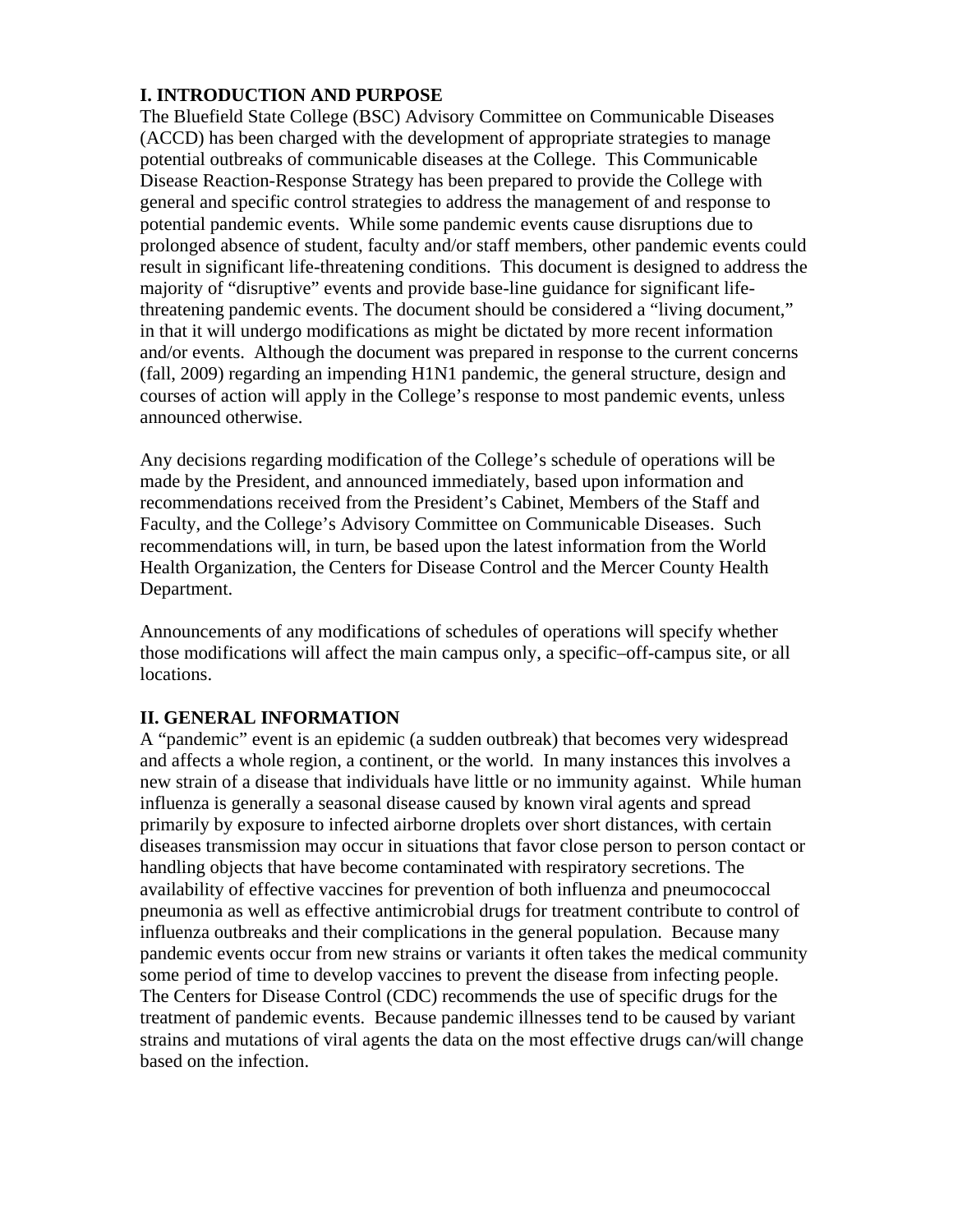### <span id="page-3-0"></span>**III. THE COLLEGE'S RESPONSE PLAN FOR MANAGING A PANDEMIC**

The College has unique characteristics that influence its planning for the possibility of a pandemic event. It has many international students and encourages foreign exchanges for educational opportunities and research among its students and faculty. It is never fully closed and operates remote sites and has departments that operate year round. These aspects have been considered in developing the pandemic response plan detailed below. The college's plan is based on the World Health Organization (WHO) phases, but the phases have been combined into four codes of planning for critical control strategies at the college. (These are also shown in Attachment #1).

The four response levels are:

Code "Zero": Plan

The college takes steps to prepare for any pandemic. Code Zero encompasses WHO levels 1, 2, and 3).

Code "One": Prepare

There are the confirmed cases of the infection in the United States, Mexico and/or Canada. This level is equivalent to WHO level 4.

Code "Two": Mobilize

There are suspected or confirmed cases of infection in the areas around the college campuses. Level Two is equivalent to the WHO level 5 which indicates that significant human to human transmission is occurring.

Code "Three": Sustain

There is efficient and sustained human-to-human transmission throughout the area. Level Three is equivalent to WHO pandemic alert phase #6.

Code "Four": Evaluate

The pandemic event is over. Evaluation of the effectiveness of the response is done by each department. The results of the evaluation used to modify the plan to incorporate "lessons learned".

*The critical control* **s***trategies linked with each response level reflect a cautious approach and the college's concern about the potential for transmission in densely populated classrooms and workspaces. The college plan is also cognizant of necessary interactions with the jurisdictional health department during an epidemic or pandemic that requires certain mandated restrictions. It is anticipated that the college's procedures may change as new information regarding this disease continues to evolve.* 

The guidance in the following sections provides a systematic approach for minimizing the risk of infection on the campus, as well as at other off site facilities, and for responding in the event of a community wide epidemic. The primary goal of the pandemic response plan is to promote the safety and well-being of BSC students, faculty, visitors, and staff by:

- 1. preventing the spread of the disease;
- 2. protecting BSC workers who will need to keep BSC running; and

3. providing support for the essential services that must be maintained.

These goals are particularly pertinent to the activities of operations that will be needed 24/7 throughout all response levels. Such units include, but are not limited to: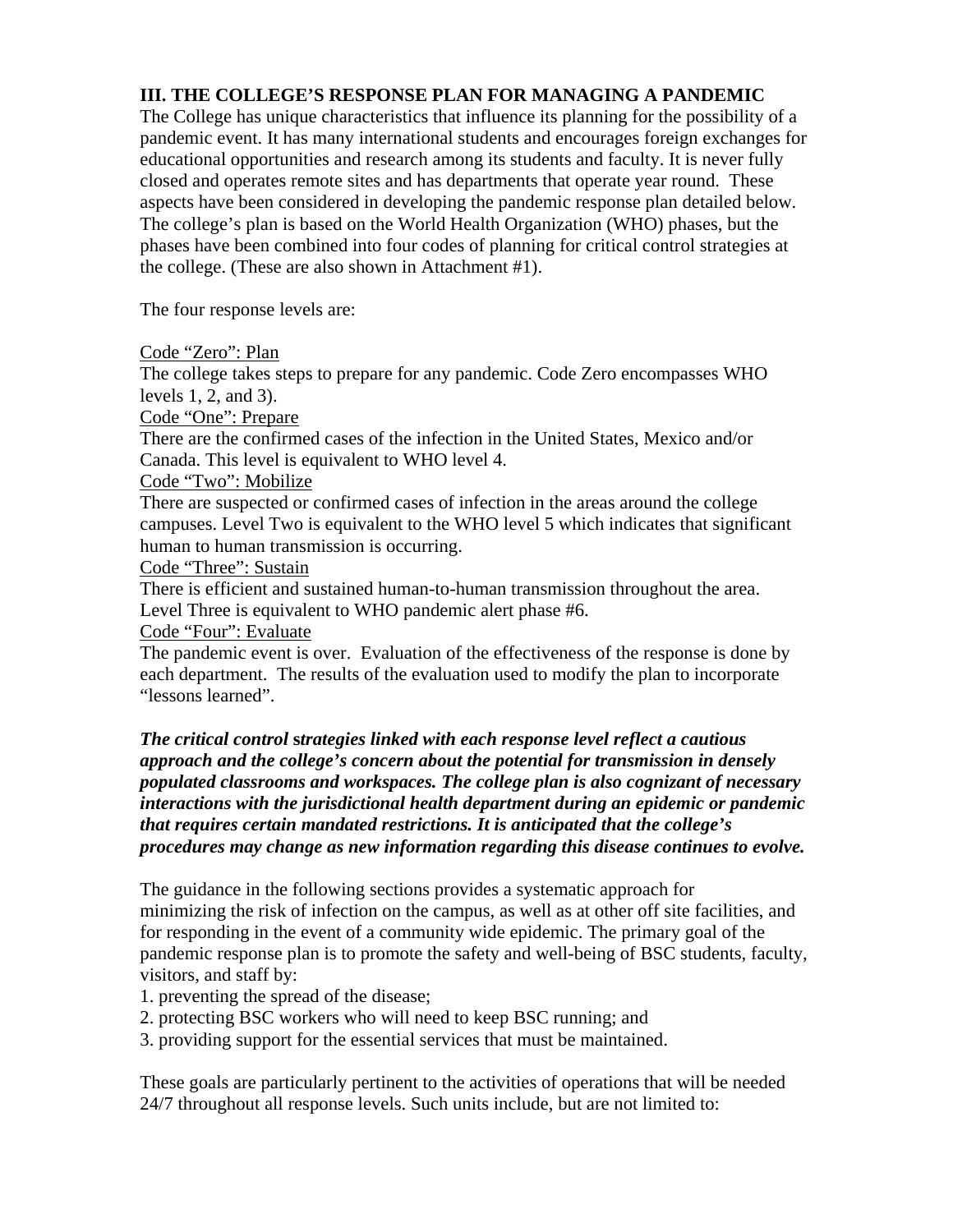- <span id="page-4-0"></span>• Health Center
- Power Plant/Facilities Infrastructure support
- Food Services

## **CODE "ZERO" RESPONSE PLAN CODE ZERO RESPONSE: PLAN**

### *Code Zero Risks and Critical Control Strategies:*

*(Code Zero at the college encompasses WHO levels 1, 2, and 3 and is composed of activities that should be taken to prepare for any pandemic)* 

### **Risk Assessment Summary:**

The World Health Organization phases 1 through 3 reflect a transition from a low risk to increasing risks for human cases coupled with no or very limited human to human transmission. The transition reflects the first identification of a new virus in animal populations to the point when human cases are seen. With human cases, a pandemic alert is issued.

At this level, the college faces only potential risks. The risk factor that needs to be considered at this phase is the potential for an unanticipated introduction of the virus into the campus or community through carriers and/or an infected person visiting the college. There is a great deal of information in the popular media, and this may give rise to increased levels of anxiety among students, staff, and faculty. Lack of business continuity planning, inadequate preparation, training, and supplies that are largely ordered on an "as needed" basis compromise the ability of the campus faculty and staff to maintain the campus on a 24/7 basis in an event where excessive absenteeism occurs.

### **Critical Control Strategies**

### *1. Prevention*

#### *General Strategies*

The importance of practical, common sense approaches to controlling the spread of any communicable disease are also basic to preventing cases of any specified pandemic infection. Each college employee and student needs to take responsibility for his/her own personal health and to be cognizant of basic health practices important for the control of the transmission of any infectious disease, such as:

- Wash hands frequently;
- Avoid sharing utensils, water bottles, towels and bedding without first washing these items with soap and hot water;
- Clean surfaces soiled with body fluids with a household disinfectant, such as bleach and wear gloves while cleaning;
- Keep the immune system strong with regular exercise, good diet, sufficient sleep, and plenty of water;
- Cover nose and mouth when sneezing or coughing and avoid spitting;
- Stay home and do not come to work, attend classes, or attend public events when sick, particularly when a fever is present and there are respiratory symptoms, such as coughing; and
- If symptoms compatible with the specified infection develop, contact a health care provider if it is a recommended course of action by the CDC and/or the Mercer County Health Department.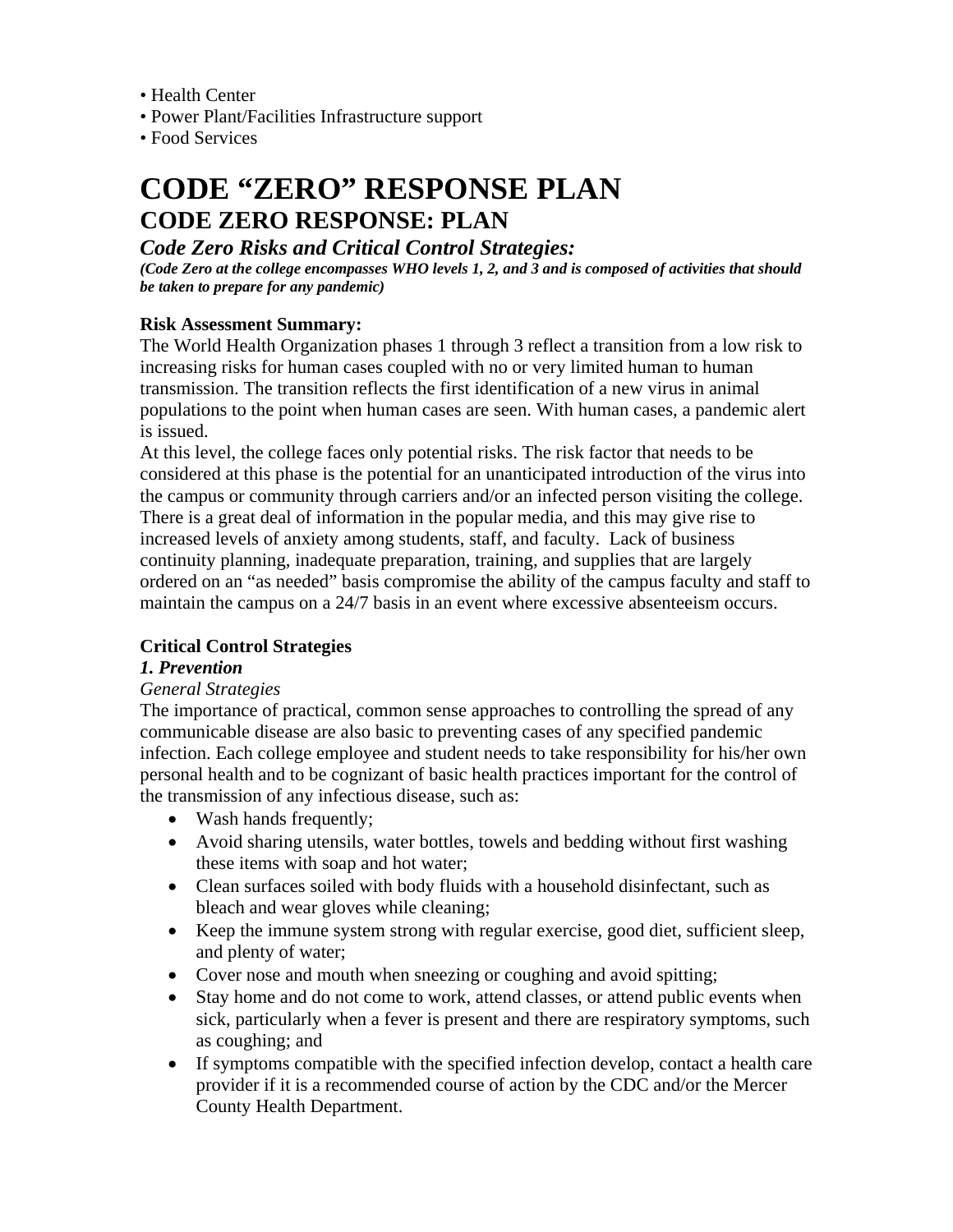All faculty, staff, and students are encouraged to seek annual immunization against influenza to reduce the risk of illness and possible co-infection with seasonal and novel influenza strains. The flu vaccine appropriate for the current influenza season usually becomes available in September-October every year, and may be obtained from regular health care providers or from special "flu shot" clinics held at clinics, pharmacies, supermarkets, and shopping malls.

Environmental controls and personal hygiene are also important. Heavily used public surfaces such as door handles, counters, work stations and public reception, registration, and waiting areas in all college departments, but particularly in health care facilities should be wiped clean with disinfectant on a regular schedule. Having hand sanitizer dispensers and disposable paper tissues easily accessible in such areas can potentially help reduce the risk of disease transmission. Good hand hygiene and covering coughs and sneezes (respiratory etiquette) will contribute to reducing environmental contamination and person to person transmission. Surgical masks may be offered to persons who are actively coughing and sneezing to decrease infected droplet contamination.

#### *2. Protection for International Travelers*

Employees and students traveling internationally should check with the Public Health Department in their county/state of residence to obtain information and immunizations necessary prior to travel. In the event that some type of health screen is recommended by national and local public health guidelines before persons returning from international travel are allowed to return to campus classes or workplaces, employees and students must provide evidence of that screening to the college

#### *3. Protection*

Students and faculty traveling on assignment to areas with known pandemic cases need to obtain pre-travel advice, plan for potential illness abroad, and assure appropriate health insurance coverage exists, including emergency evacuation insurance. Some students and faculty may be advised to defer travel if certain underlying medical conditions are present.

#### *4. Essential Services Preparation*

The following matrix establishes the actions that specific college units need to take at "Code Zero: Plan" Phase*.* In addition to the basic preparation and education, noted previously, the most critical control action at this phase is to plan at the unit level for business continuity.

| DSC Couc Let 0 Responsibility Matrix |                                                                |  |  |  |
|--------------------------------------|----------------------------------------------------------------|--|--|--|
| <b>Responsible</b>                   | <b>Critical Control Action Strategies</b>                      |  |  |  |
| Unit                                 |                                                                |  |  |  |
| President, President's               | • Receive briefings and review and modify as appropriate the   |  |  |  |
| Staff, and                           | policy for suspended operations, HR policies, and review       |  |  |  |
| <b>Cabinet</b>                       | fiscal implications of potential pandemic requiring a BSC      |  |  |  |
|                                      | suspension of operations.                                      |  |  |  |
| <b>President/Vice</b>                | • Direct academic and administrative units to prepare and plan |  |  |  |
| <b>President for Academic</b>        | for business continuity, including but not limited to          |  |  |  |
| <b>Affairs</b>                       | considerations for teleconferencing, telecommuting, and on-    |  |  |  |

#### **BSC Code Zero Responsibility Matrix**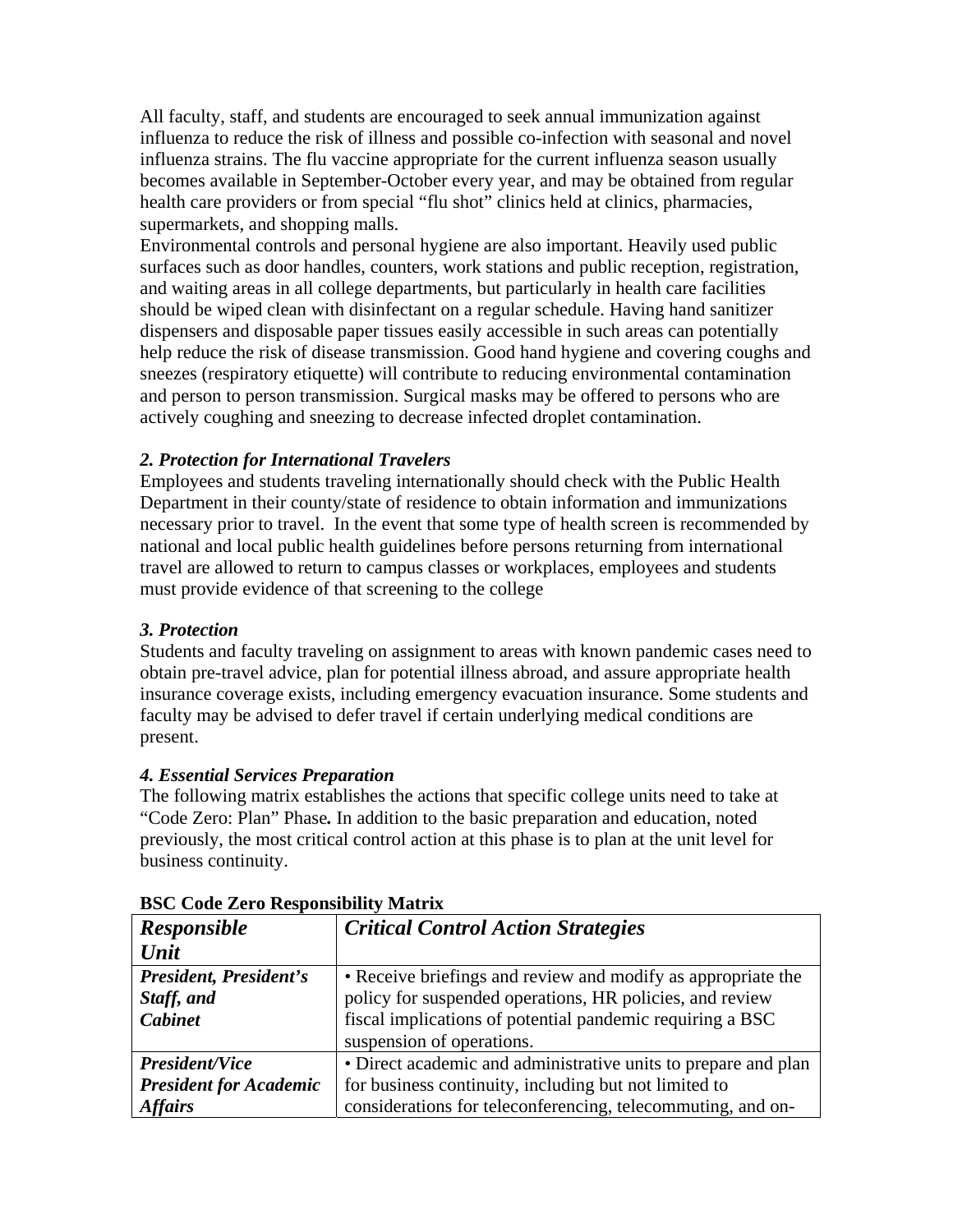| <b>President/Vice</b>         | line course offerings as options for classes in the event of a   |  |  |  |  |
|-------------------------------|------------------------------------------------------------------|--|--|--|--|
| <b>President for Academic</b> | regional restriction on movement.                                |  |  |  |  |
| <b>Affairs</b> (continued)    | • Direct HR to provide guidance regarding coverage and other     |  |  |  |  |
|                               | issues for BSC faculty and staff who may be requested to         |  |  |  |  |
|                               | work with community medical and/or public health entities in     |  |  |  |  |
|                               | the event of a wide spread regional epidemic.                    |  |  |  |  |
| <b>Advisory</b>               | • Coordinate the development and dissemination of the            |  |  |  |  |
| Committee on                  | college's guidance for management of a pandemic event.           |  |  |  |  |
| Communicable                  | • Clarify its role in emergency communications and actions       |  |  |  |  |
| Disease (ACCD)                | with the college.                                                |  |  |  |  |
|                               | • Monitor the guidance from the Health Center including their    |  |  |  |  |
|                               | reports from the Centers for Disease Control and Prevention      |  |  |  |  |
|                               | (CDC), reports from the World Health Organization (WHO),         |  |  |  |  |
|                               | information from the state and local health jurisdictions in     |  |  |  |  |
|                               | West Virginia, and developments in other institutions of         |  |  |  |  |
|                               | higher education in order to have access to the best possible    |  |  |  |  |
|                               | information and science as a basis for college policies and      |  |  |  |  |
|                               | procedures.                                                      |  |  |  |  |
|                               | • Brief the President's Cabinet as needed.                       |  |  |  |  |
| <b>Food Services and</b>      | • Identify potential housing necessary for quarantine and/or     |  |  |  |  |
| <b>Student Housing</b>        | isolation facilities.                                            |  |  |  |  |
|                               | • Amend contract language to allow use of facilities in an       |  |  |  |  |
|                               | emergency situation.                                             |  |  |  |  |
|                               | • Determine just-in-time food supply options and potential       |  |  |  |  |
|                               | stockpiling of emergency supplies.                               |  |  |  |  |
|                               | • Develop staffing back up plan.                                 |  |  |  |  |
|                               | • Determine need for personal protection, get appropriate        |  |  |  |  |
|                               |                                                                  |  |  |  |  |
|                               | training and fit testing for respirators, and begin to stockpile |  |  |  |  |
|                               | supplies of respirators.                                         |  |  |  |  |
|                               | · Identify essential food service personnel and develop plan     |  |  |  |  |
|                               | for sufficient presence during an epidemic.                      |  |  |  |  |
|                               |                                                                  |  |  |  |  |
|                               |                                                                  |  |  |  |  |
|                               |                                                                  |  |  |  |  |
|                               |                                                                  |  |  |  |  |
|                               |                                                                  |  |  |  |  |
|                               |                                                                  |  |  |  |  |
| <b>Health Center</b>          | • Maintain monitoring of local, regional, national and global    |  |  |  |  |
|                               | infection outbreak status and collaborate with the college       |  |  |  |  |
|                               | departments on analysis of implications for BSC.                 |  |  |  |  |
|                               | • Clarify and solidify relationship with local health            |  |  |  |  |
|                               | departments/local health officers for potential communicable     |  |  |  |  |
|                               | disease control activities.                                      |  |  |  |  |
|                               | • Carefully watch for patients who may exhibit symptoms          |  |  |  |  |
|                               | consistent with the identified infection and maintain liaison    |  |  |  |  |
|                               | with Health Department epidemiologists.                          |  |  |  |  |
|                               | • Develop a medical provider backup plan for provision of        |  |  |  |  |
|                               | medical services in the event of high staff absenteeism.         |  |  |  |  |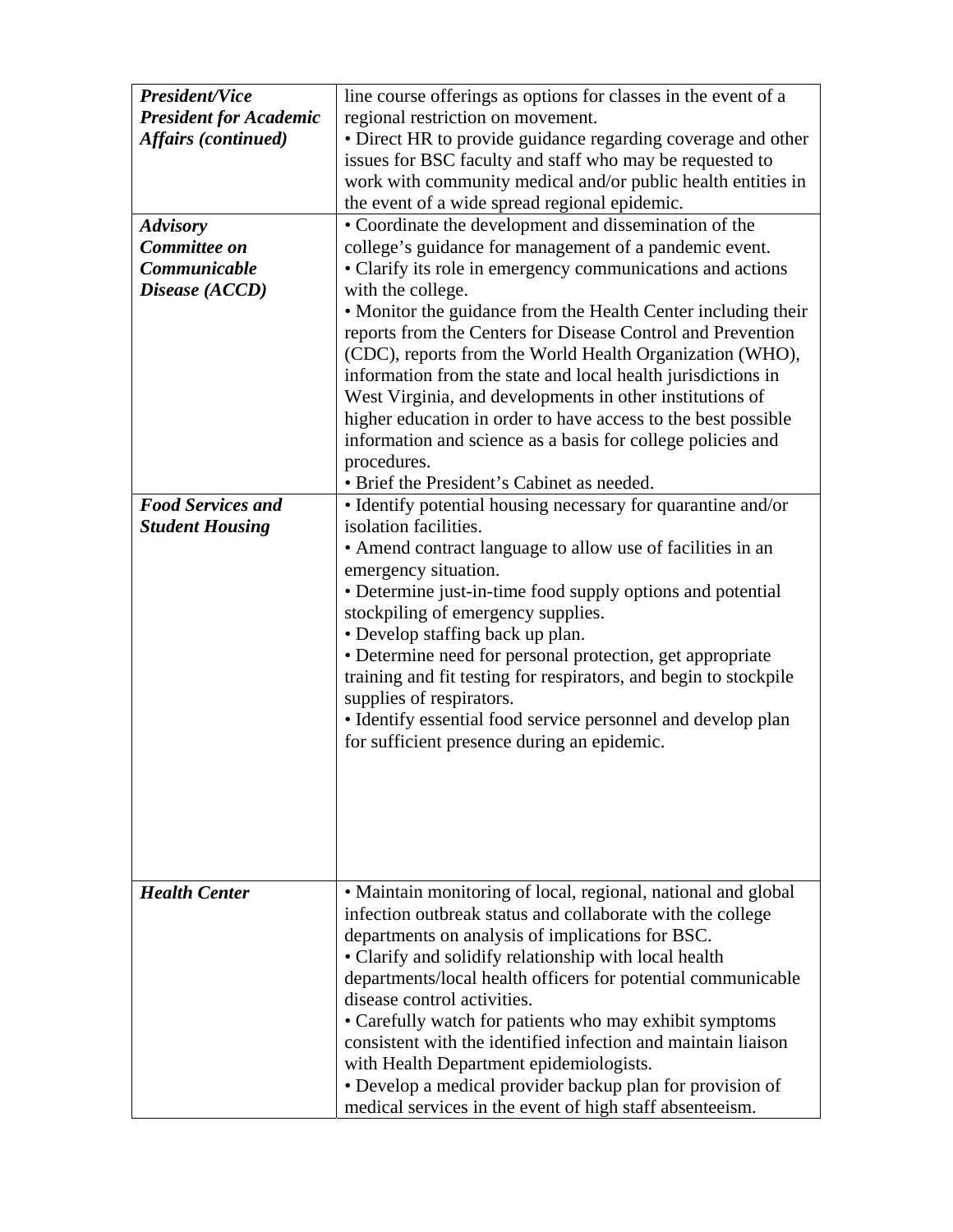| <b>Health Center</b>       | • Promote appropriate personal protection and emergency                                 |  |  |  |  |
|----------------------------|-----------------------------------------------------------------------------------------|--|--|--|--|
| (continued)                | plans for health center staff.                                                          |  |  |  |  |
|                            | • Participate in the development of a campus response plan,                             |  |  |  |  |
|                            | and also a distribution plan for critical pharmaceuticals,                              |  |  |  |  |
|                            | medical supplies, and equipment.                                                        |  |  |  |  |
|                            | • Participate with Mountain View in the development of a plan                           |  |  |  |  |
|                            | for students in residence halls who may have been exposed                               |  |  |  |  |
|                            | and/or need transport to medical/quarantine facility.                                   |  |  |  |  |
|                            | • Develop protocol for notification and transfer of students                            |  |  |  |  |
|                            | requiring hospital evaluation or care to hospital facilities.                           |  |  |  |  |
|                            | • In conjunction with Mercer County Health Department,                                  |  |  |  |  |
|                            | advise students traveling in affected regions.                                          |  |  |  |  |
|                            | • Provide expert medical advice to BSC Departments.                                     |  |  |  |  |
|                            | • Brief the President's Cabinet as needed.                                              |  |  |  |  |
| <b>Deans</b>               | • Develop a draft policy for suspension of classes due to                               |  |  |  |  |
|                            | pandemic event and route to the President for consideration.                            |  |  |  |  |
|                            | • Clarify student discipline policy for compliance with                                 |  |  |  |  |
|                            | emergency health directives.                                                            |  |  |  |  |
|                            | • Develop advance communication plans, notices and travel                               |  |  |  |  |
|                            | information.                                                                            |  |  |  |  |
| <b>Emergency</b>           | • Develop and disseminate business continuity planning                                  |  |  |  |  |
| <b>Management</b>          | resources and provide training for business continuity                                  |  |  |  |  |
|                            | development.                                                                            |  |  |  |  |
|                            | • Provide emergency references/documents to responsible<br>functional units             |  |  |  |  |
|                            |                                                                                         |  |  |  |  |
|                            | • Clarify roles and responsibilities for campus wide<br>communicable disease emergency. |  |  |  |  |
|                            | • Test communications, including updating call-up lists and                             |  |  |  |  |
|                            | 24/7 of essential personnel and cabinet officials. Determine if                         |  |  |  |  |
|                            | additional backup personnel are required for each critical                              |  |  |  |  |
|                            | office/unit/department.                                                                 |  |  |  |  |
|                            | • Develop plan for a virtual vs. a physical ACCD and                                    |  |  |  |  |
|                            | President's Cabinet activation to minimize person-person                                |  |  |  |  |
|                            | contacts in time of emergency.                                                          |  |  |  |  |
|                            | • Develop, implement, and evaluate tabletop exercises                                   |  |  |  |  |
|                            | (dealing with disease outbreak) as appropriate.                                         |  |  |  |  |
|                            |                                                                                         |  |  |  |  |
| <b>Facilities Services</b> | · Develop cross training to enable electrical, water services,                          |  |  |  |  |
|                            | and other critical services to be maintained in the event of a                          |  |  |  |  |
|                            | campus epidemic.                                                                        |  |  |  |  |
|                            | • Stockpile appropriate personal protective equipment (PPE)                             |  |  |  |  |
|                            | and critical supplies.                                                                  |  |  |  |  |
|                            | • Provide training to staff regarding communicable disease                              |  |  |  |  |
|                            | issues and assure all staff have respiratory protection training                        |  |  |  |  |
|                            | and fit testing.                                                                        |  |  |  |  |
|                            | • Review potential impacts of travel restrictions to BSC                                |  |  |  |  |
|                            | operations and review alternative transportation plans                                  |  |  |  |  |
|                            | • Plan for sanitizing vehicles and providing PPE for staff                              |  |  |  |  |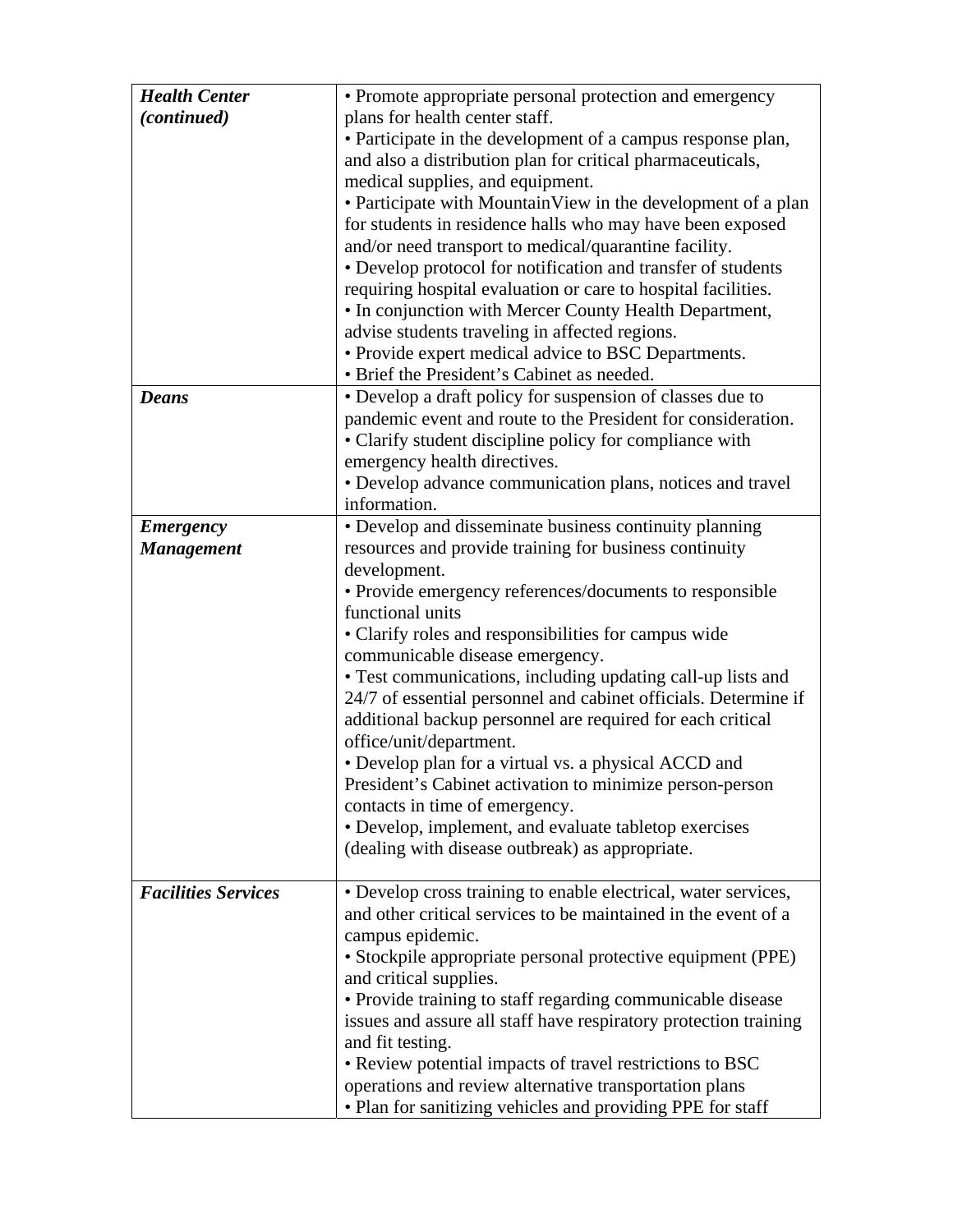| <b>Facilities Services</b> | assigned to clean those vehicles.                                |  |  |  |  |
|----------------------------|------------------------------------------------------------------|--|--|--|--|
| (continued)                | • Assure infectious waste management vendors can handle          |  |  |  |  |
|                            | increased volumes.                                               |  |  |  |  |
| <b>Human</b>               | • Develop materials to assist units identify the critical        |  |  |  |  |
| Resources/President's      | functions they may perform (if any), and the critical inputs     |  |  |  |  |
| <b>Cabinet</b>             | and outputs to and from their units.                             |  |  |  |  |
|                            | • Review information about BSC practices that would              |  |  |  |  |
|                            | facilitate "social distancing" and update/augment if required    |  |  |  |  |
|                            | (e.g. telework, alternative work schedules).                     |  |  |  |  |
|                            | • Develop FAQ for issues related to possible pandemic,           |  |  |  |  |
|                            | including information for employees identified as essential,     |  |  |  |  |
|                            | leave options and policies.                                      |  |  |  |  |
|                            | • Review possible training needs and determine whether           |  |  |  |  |
|                            | preparedness courses should be offered/required.                 |  |  |  |  |
|                            | • Review BSC suspended operations policy for pandemic            |  |  |  |  |
|                            | applicability and revise as necessary.                           |  |  |  |  |
|                            | • Review HR policies and union contracts in the context of       |  |  |  |  |
|                            | health emergency actions and develop appropriate resources       |  |  |  |  |
|                            | as necessary.                                                    |  |  |  |  |
| <b>Purchasing</b>          | • Assist with stockpiling of critical supplies.                  |  |  |  |  |
|                            | • Assure advanced contracts provide for sufficient use of        |  |  |  |  |
|                            | necessary food and supplies, as identified by critical           |  |  |  |  |
|                            | functional units.                                                |  |  |  |  |
| <b>Communications/IT</b>   | • Identify essential services needed to maintain college         |  |  |  |  |
|                            | operations and communication systems.                            |  |  |  |  |
|                            | • Identify essential staff functions and cross train.            |  |  |  |  |
|                            | • Identify need and capacity issues for increased                |  |  |  |  |
|                            | telecommunications.                                              |  |  |  |  |
| <b>News and Media</b>      | • Maintain liaisons for coordinated delivery of community        |  |  |  |  |
| <b>Relations</b>           | messages in the event of an emergency.                           |  |  |  |  |
|                            | • Develop "canned", ready-to-go templates for news releases.     |  |  |  |  |
| <b>Public Safety</b>       | • Review the mutual aid agreements with local police             |  |  |  |  |
|                            | jurisdictions.                                                   |  |  |  |  |
|                            | • Assure the staff is appropriately trained for possible         |  |  |  |  |
|                            | enforcement of quarantine and/or isolation actions on campus.    |  |  |  |  |
|                            | • Provide training to staff regarding communicable disease       |  |  |  |  |
|                            | issues and assure all staff have respiratory protection training |  |  |  |  |
|                            | and fit testing.                                                 |  |  |  |  |
| <b>Athletic Department</b> | • Review travel/game schedule to identify pandemic event         |  |  |  |  |
|                            | implications.                                                    |  |  |  |  |
|                            | • Ensure athletes, where medically applicable and advised by     |  |  |  |  |
|                            | CDC, have received appropriate vaccinations.                     |  |  |  |  |
|                            | • Provide training to staff regarding communicable disease       |  |  |  |  |
|                            | issues and assure all staff have respiratory protection training |  |  |  |  |
|                            | and fit testing.                                                 |  |  |  |  |
|                            | • Train all coaching staff on pandemic plan to avoid             |  |  |  |  |
|                            | scheduling practices during elevated risk periods.               |  |  |  |  |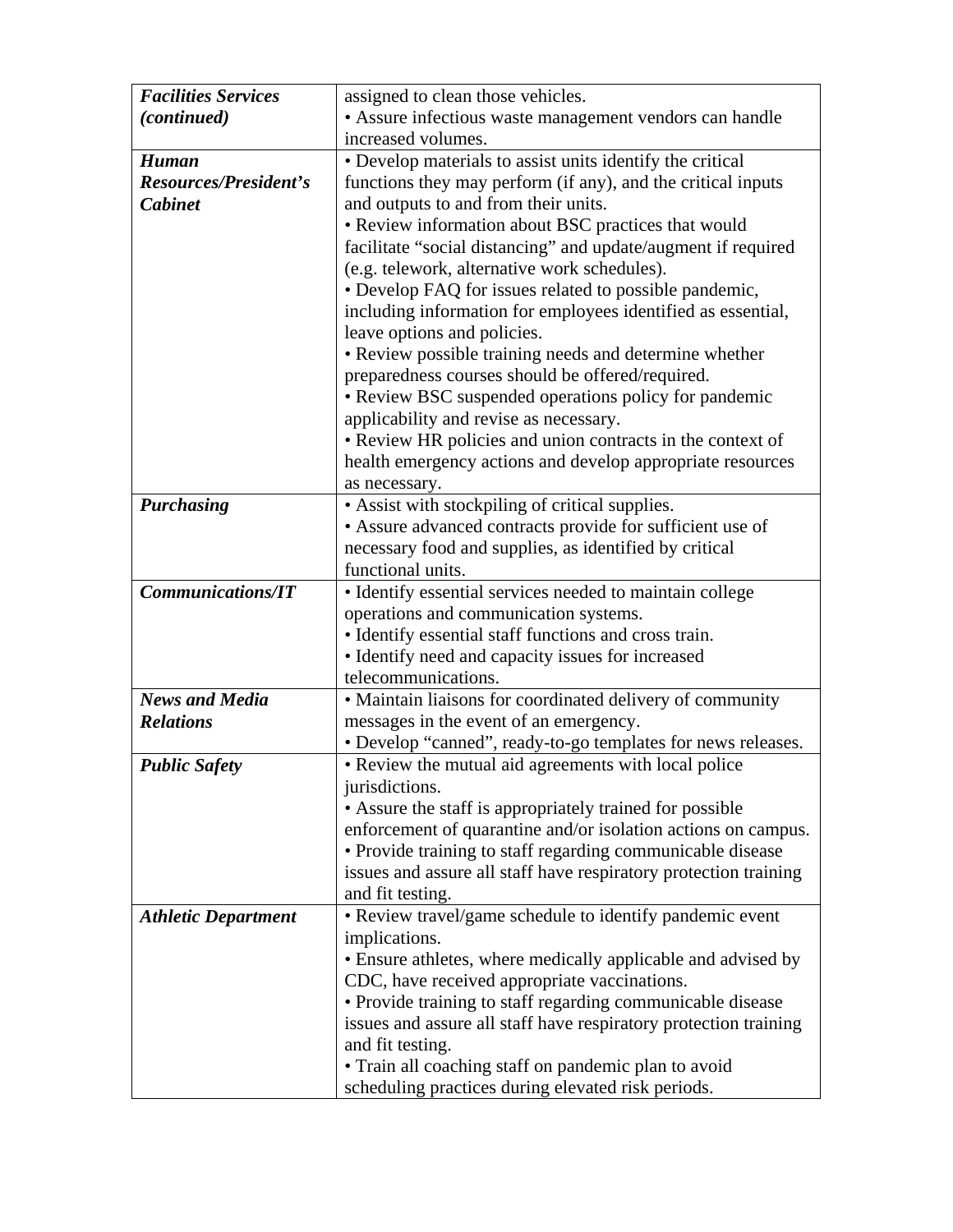<span id="page-9-0"></span>

| <b>Department Heads</b> | • Identify, on a calendar basis, critical personnel necessary to |  |  |  |  |
|-------------------------|------------------------------------------------------------------|--|--|--|--|
|                         | maintain operations during elevated pandemic conditions.         |  |  |  |  |
|                         | • Maintain written procedures to assist stand-by personnel in    |  |  |  |  |
|                         | the performance of necessary tasks in the event the primary      |  |  |  |  |
|                         | person responsible for the task cannot come to work.             |  |  |  |  |

### **CODE "ONE" RESPONSE PLAN CODE ONE RESPONSE: PREPARE**

*Code One Risks and Critical Control Strategies: (Code One -at the college encompasses WHO level 4 and will be activated upon the first confirmed case* 

*of the identified infection in the United States, Mexico and/or Canada)* 

### *Risk Assessment Summary:*

The Risk Assessment in "Code Zero" is applicable at this level and is enhanced because of the evidence of increased human to human transmission. Real and significant risks are present for the potential spread of the illness throughout the world.

Based on the assessment of current information, the college has identified two major risk factors related to the potential transmission of pandemic infection, should human to human transmission be documented. These risk factors are:

1. Close personal contact

2. Rapid spread due to travel; particularly if travel destinations involve sites with human to human transmission of the disease (The CDC Travel Criteria related to the current CDC case definition provides the risk information.)

### *Critical Control Strategies*

### *1. Prevention*

The Code One response includes the following prevention strategies.

### *General Strategies*

The controls noted in "Code Zero", such as basic hygiene, working with private health care providers to receive vaccinations and enhanced educational efforts, are also critical prevention strategies that need to be followed by all members of the college community. *At this point, the College may opt to suspend classes or at least public activities such as sporting events, as a precautionary measure to limit close contacts between students, thus minimizing disease transmission.* 

*Recognizing that a "social distancing" strategy could be enforced by local public health at any time, and that travel restrictions could conceivably be part of that strategy, getting students away from the campus and dispersed to their homes could be important to do while travel is possible.* 

*College Sponsored Travel* 

• To the greatest degree possible, Departments will be asked to stop authorizing sponsored travel for students or staff to any areas with CDC travel advisories for the identified pandemic.

If an individual believes there is a compelling college-related reason for travel to these areas, he/she must notify his/her chair, Dean, or Vice President, who will inform the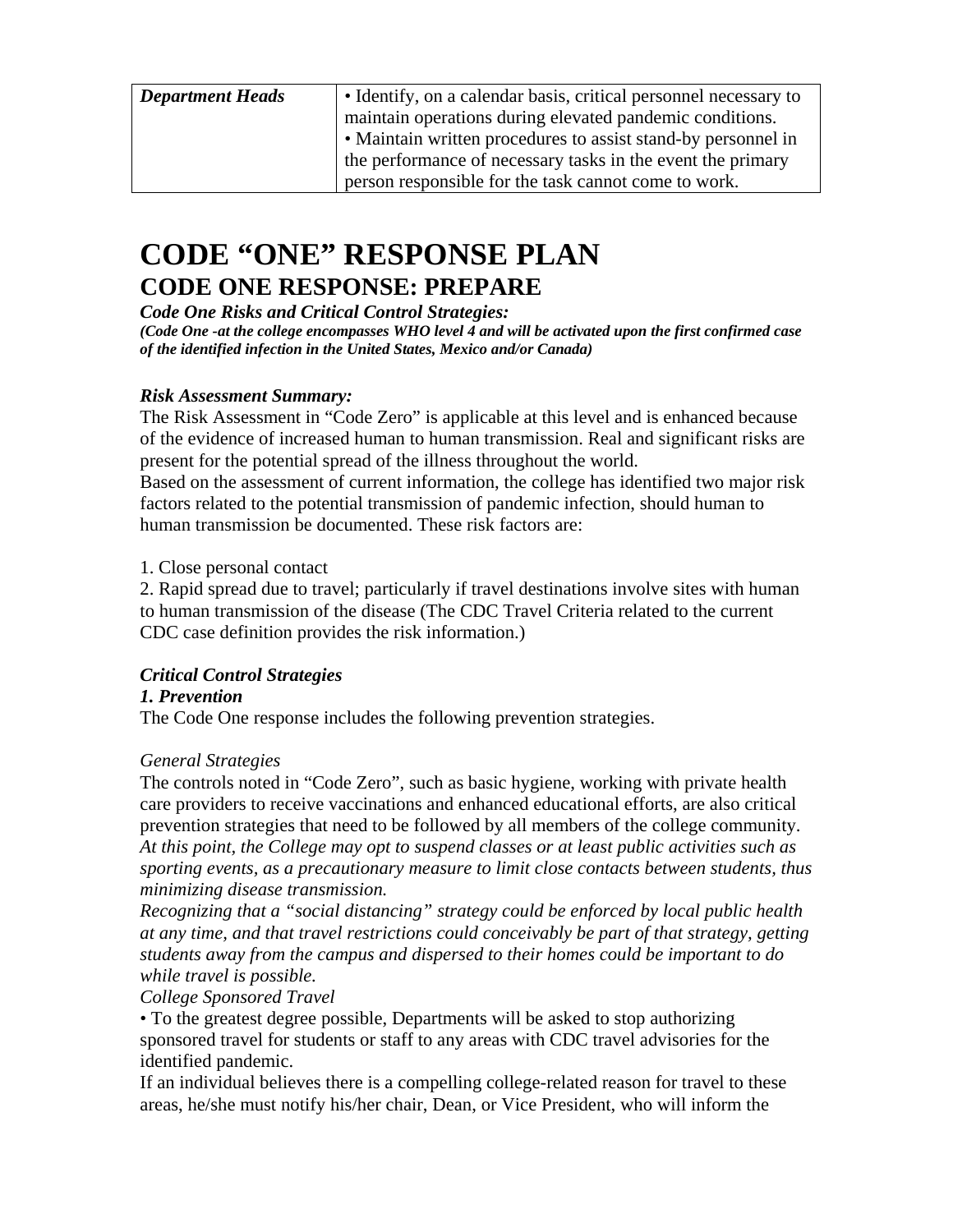President of this travel. The Health Center should also be notified. Travel without such approval will not be reimbursed from college budgets.

• BSC students and staff currently in those areas with CDC travel advisories will be provided with as much information and assistance as possible, including website access to updates and information available from the CDC, the WHO, public health officials and the State Department. Students and staff returning from these areas will be asked to contact the Health Center for symptom review checks and possibly a number of days of voluntary quarantine and medical surveillance.

• Recognizing voluntary personal travel can occur at any time, the college will strongly urge all employees and students to avoid nonessential travel to any areas for which CDC has established Travel Advisories and Alerts. College employees and/or students who travel to any of the high-risk areas subject to travel alerts or travel advisories from the CDC have access to the information for travelers available on the CDC website (http://www.cdc.gov/ncidod/), and can contact the Health Center to schedule a personal consultation for pre-travel health advice and preparation. In addition, local public health officials will have updated information regarding international travel.

### *2. Protection*

• Departments who have an employee or student returning from a pandemic-affected region may be required to have their colleagues contact the Health Center to complete a health status questionnaire, and monitor his/her health status carefully for a number of days after returning. No one may come to or remain at work or classes or activities, or engage in any contact with other persons if fever or respiratory symptoms develop, and the Health Center may need to be contacted immediately.

• Transmission of pandemic infections may be more likely among people living together when opportunities for close personal contact increase. Any individual who wishes to reside in MountainView (contracted housing) and who has been in an pandemic-affected region for which there is either a CDC Travel Advisory or a CDC Travel Alert, as described in the travel criteria of the current U.S. Centers for Disease Control and Prevention (CDC) case definition, will be provided accommodations at MountainView *ONLY IF ALL THE FOLLOWING CONDITIONS ARE MET:* 

- He/she is completely symptom-free when arriving on campus.
- He/she can certify to the college's satisfaction and provide credible documentation that he/she has been out of the pandemic-affected country/ countries for at least seven days prior to arriving on campus. (Documentation may include ticket stubs, passports, and visa information.)
- He/she undergoes a mandatory health screening at the Health Center or another approved college facility.
- He/she receives and certifies that he/she understands information about the college procedures regarding pandemic events and local health services available to him/her should any illness symptoms develop while at BSC.

**Any individual who does not meet these requirements at check-in will not be allowed to reside in BSC contracted housing. Those individuals who do not meet the foregoing criteria and who feel there are extenuating circumstances that should be reviewed must contact the Health Center for such a review, guidance and assessment.**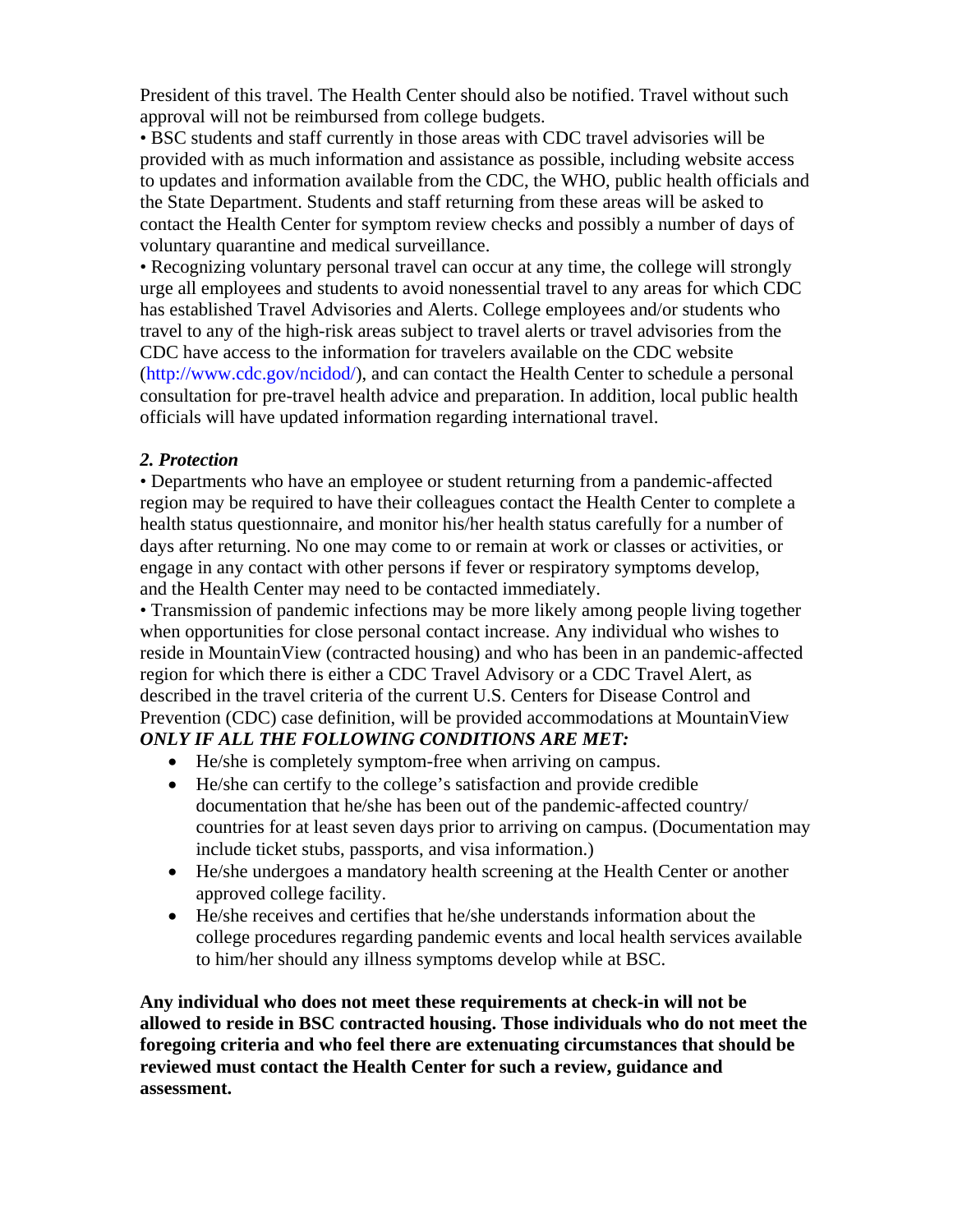• The college is using CDC definitions and local health department guidance in determining what constitutes "*close personal contact"* for purposes of establishing appropriate risk reduction procedures. Based on that input, examples of close contact include kissing or embracing, sharing eating or drinking utensils, close conversation, and any other direct physical contact between persons. Close contact generally does not mean the casual contact typified by attending the same class or meeting or walking by a person.

• Transmission of pandemic infections is more likely among health care providers having close personal contact with infected patients. To reduce the potential for transmission among those college employees, the Health Center will have implemented infection control mechanisms, including designated screening areas and the use of personal protective equipment by those providers having close contact with potentially infected patients in the clinical setting. In addition, surgical masks will be offered to any person who is coughing and/or sneezing while in waiting and reception areas of the Health Center, as the masks can minimize the exposure of others to airborne respiratory secretions and illness due to other common respiratory infections (influenza, pertussis, tuberculosis, etc).

### **3***. Essential Services Preparation*

.

The completion and continuation of the preparations outlined in Code Zero, and detailed in unit response plans should be considered the foundation on which Code One preparation builds. In addition to Code Zero actions, the following actions are needed at level one.

| Responsible                   | <b>Critical Control Action Strategies</b>                      |  |  |  |
|-------------------------------|----------------------------------------------------------------|--|--|--|
| <b>Unit</b>                   |                                                                |  |  |  |
| President, President's        | • Review updates and reports by the President's office on the  |  |  |  |
| Staff, and                    | continuing prevention and preparation activities conducted by  |  |  |  |
| Cabinet                       | college officials and staff.                                   |  |  |  |
| <b>President/Vice</b>         | • Determine type of campus wide suspension and potential       |  |  |  |
| <b>President for Academic</b> | travel restrictions and give directives to college leadership. |  |  |  |
| <b>Affairs</b>                | • Implement requirement for tracking absenteeism.              |  |  |  |
|                               | • Determine type of campus wide suspension and potential       |  |  |  |
|                               | travel restrictions and give directives to college leadership. |  |  |  |
|                               | • Request campus units update business continuity plans        |  |  |  |
|                               | and put critical action plans in place.                        |  |  |  |
| <b>Advisory</b>               | • Provide guidance to Administration and organizational units  |  |  |  |
| Committee on                  | through the communicable disease management plan.              |  |  |  |
| Communicable                  |                                                                |  |  |  |
| Disease (ACCD)                |                                                                |  |  |  |
| <b>Food Services and</b>      | • Ensure plans are in place to prepare for a potential         |  |  |  |
| <b>Student Housing</b>        | college closure.                                               |  |  |  |
|                               | • Provide up-to-date communication to employees and            |  |  |  |
|                               | Residence Advisors regarding the threat, prevention, and       |  |  |  |
|                               | treatment of the pandemic infection.                           |  |  |  |
|                               | • Confirm procedures for potential student evacuation.         |  |  |  |
|                               | • Create an emergency staffing plan to attend to students'     |  |  |  |

### **BSC Code One Responsibility Matrix**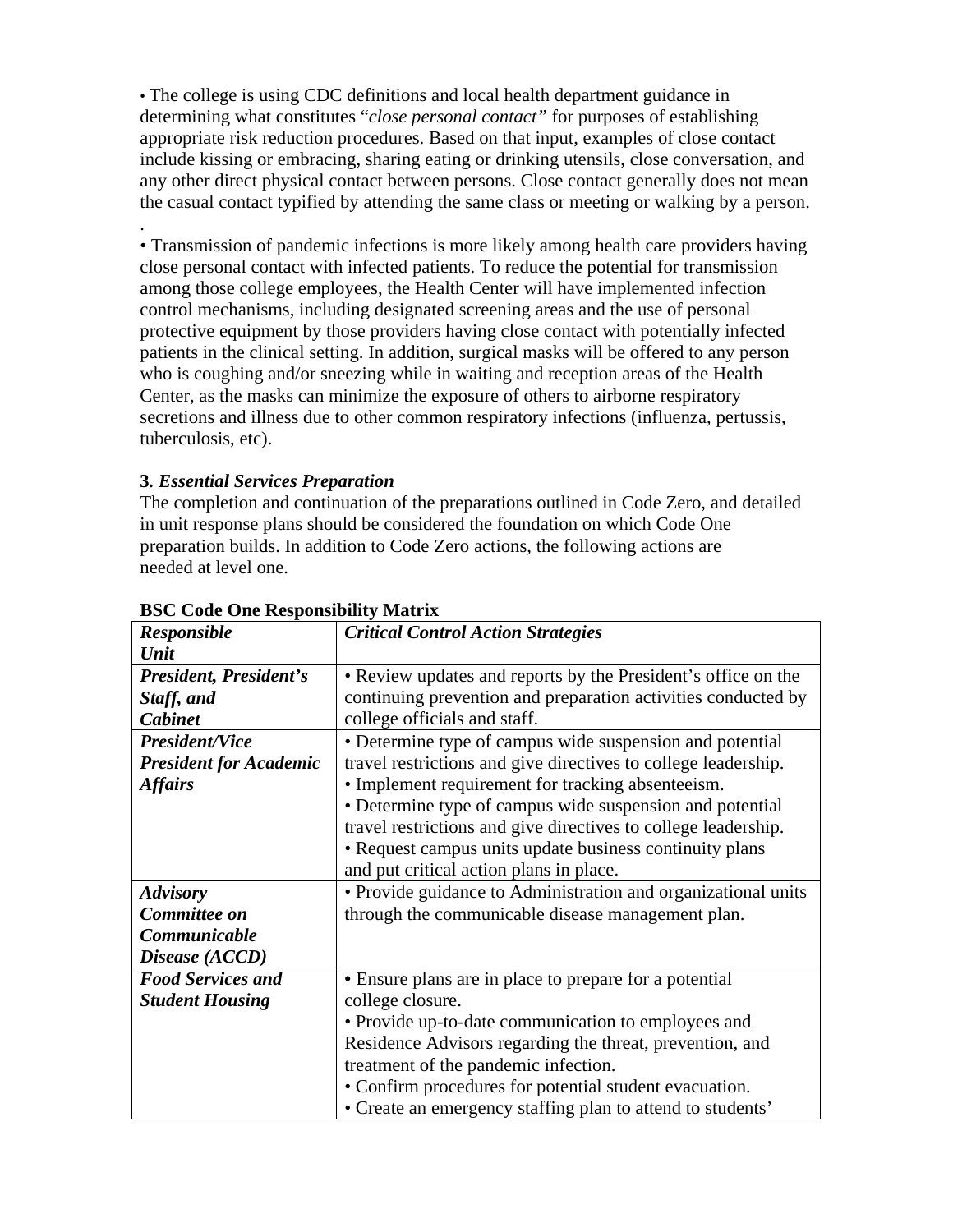| <b>Food Services and</b> | needs.                                                                                |  |  |  |  |  |
|--------------------------|---------------------------------------------------------------------------------------|--|--|--|--|--|
| <b>Student Housing</b>   | • Identify rooms and/or buildings to house students unable                            |  |  |  |  |  |
| (continued)              | to vacate.                                                                            |  |  |  |  |  |
|                          | • Identify locations for sick students requiring isolation and                        |  |  |  |  |  |
|                          | quarantine. Identify a way to monitor students' health.                               |  |  |  |  |  |
|                          | • Provide information for students and employees regarding<br>basic health practices. |  |  |  |  |  |
|                          | • Place informational posters on residential bulletin boards                          |  |  |  |  |  |
|                          | and in restrooms.                                                                     |  |  |  |  |  |
|                          | • Provide essential training to staff requiring close contact                         |  |  |  |  |  |
|                          | with isolated and/or quarantined students.                                            |  |  |  |  |  |
|                          | • Identify and gather supplies needed to carry out emergency<br>plan.                 |  |  |  |  |  |
|                          | • Prepare a Food Distribution Team for potential future action.                       |  |  |  |  |  |
|                          | • Ensure food delivery process is planned and delivery                                |  |  |  |  |  |
|                          | supplies are on hand.                                                                 |  |  |  |  |  |
|                          | • Identify protective equipment needed for staff and residents                        |  |  |  |  |  |
|                          | and begin to stockpile protective and sanitary equipment.                             |  |  |  |  |  |
|                          | • Purchase and store recommended equipment and supplies in<br>several storage sites.  |  |  |  |  |  |
|                          | • Assure appropriate supplies for students and staff, including                       |  |  |  |  |  |
|                          | packing boxes, tags, protective face masks for implementing                           |  |  |  |  |  |
|                          | respiratory protection and cough etiquette, N-95 respirators,                         |  |  |  |  |  |
|                          | ethanol-based hand sanitizer, and food transport supplies.                            |  |  |  |  |  |
|                          | • Identify essential food service personnel and develop plan                          |  |  |  |  |  |
|                          | for sufficient presence during an epidemic.                                           |  |  |  |  |  |
| <b>Health Center</b>     | • Track carefully incidence of respiratory illness.                                   |  |  |  |  |  |
|                          | • Assure staffing and PPE programs are in place.                                      |  |  |  |  |  |
| <b>Deans</b>             | • Review updates and reports by the President's office on the                         |  |  |  |  |  |
|                          | continuing prevention and preparation activities.                                     |  |  |  |  |  |
|                          | • Intensify good hand and cough hygiene practice information                          |  |  |  |  |  |
|                          | communication.                                                                        |  |  |  |  |  |
|                          | • Universal posting of information.                                                   |  |  |  |  |  |
|                          | • Review suspended operations measures, modify if                                     |  |  |  |  |  |
|                          | necessary.                                                                            |  |  |  |  |  |
|                          | • Develop telecommuting practices for staff not needed on                             |  |  |  |  |  |
|                          | campus.                                                                               |  |  |  |  |  |
|                          | • Encourage telecommuting planning for non-essential                                  |  |  |  |  |  |
|                          | employees.                                                                            |  |  |  |  |  |
| <b>Emergency</b>         | • Identify alternate campus staff or volunteers to supplement                         |  |  |  |  |  |
| <b>Management</b>        | staff.                                                                                |  |  |  |  |  |
| <b>Facilities</b>        | • Implement business continuity plan.                                                 |  |  |  |  |  |
| <b>Services</b>          | • Assure all staff have appropriate PPE, training, testing.                           |  |  |  |  |  |
|                          | • Confirm vendors and contracts are firm for waste handling.                          |  |  |  |  |  |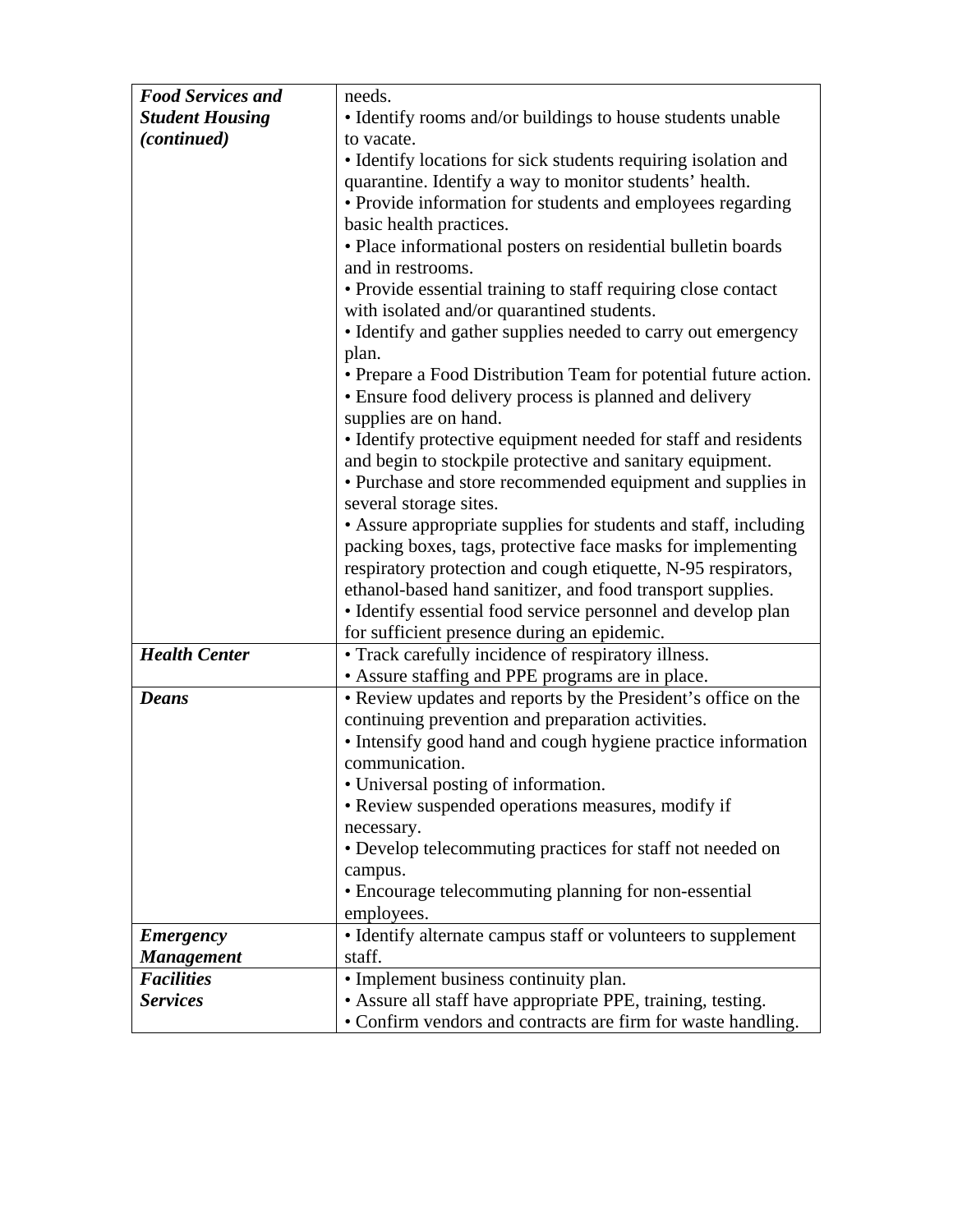| <b>Human</b>               | • Confirm that units identified as essential have business    |  |  |  |
|----------------------------|---------------------------------------------------------------|--|--|--|
| Resources/President's      | continuity plans in place and backup plans for provision of   |  |  |  |
| <b>Cabinet</b>             | essential service.                                            |  |  |  |
|                            | • Work to address any HR concerns that may arise.             |  |  |  |
|                            | • Launch preplanned communication campaign to remind          |  |  |  |
|                            | employees of personal hygiene practices and to encourage that |  |  |  |
|                            | essential employees receive vaccination for current "normal"  |  |  |  |
|                            | influenza strain(s) and any other vaccinations applicable.    |  |  |  |
| Purchasing                 | • Work with major emergency and operational units to order    |  |  |  |
|                            | additional emergency response, medical and mass-care          |  |  |  |
|                            | supplies and equipment.                                       |  |  |  |
|                            | • Contact key vendors (medical supplies, food, water and      |  |  |  |
|                            | personal care supplies) to ensure timely delivery or critical |  |  |  |
|                            | supplies.                                                     |  |  |  |
| <b>Communications/IT</b>   | • Review updates and reports by the President's office on the |  |  |  |
|                            | continuing prevention and preparation activities.             |  |  |  |
|                            | • Intensify good hand and cough hygiene practice information  |  |  |  |
|                            | communication.                                                |  |  |  |
|                            | • Universal posting of information.                           |  |  |  |
|                            | • Review suspended operations measures, modify if             |  |  |  |
|                            | necessary.                                                    |  |  |  |
| <b>News and Media</b>      | • Maintain liaisons for coordinated delivery of community     |  |  |  |
| <b>Relations</b>           | messages in the event of an emergency;                        |  |  |  |
|                            | • Revise as necessary "canned", ready-to-go templates for     |  |  |  |
|                            | news releases.                                                |  |  |  |
| <b>Public Safety</b>       | • Be ready to enforce suspended operations                    |  |  |  |
|                            | • Be ready to provide oversight of quarantine/isolation       |  |  |  |
|                            | restrictions on access                                        |  |  |  |
|                            | • Coordinate with other law enforcement jurisdictions.        |  |  |  |
| <b>Athletic Department</b> | • Continue to review travel/game schedule to identify         |  |  |  |
|                            | pandemic event implications.                                  |  |  |  |
|                            | • Ensure athletes, where medically applicable and advised by  |  |  |  |
|                            | CDC, have received appropriate vaccinations.                  |  |  |  |
|                            | • Review updates and reports by the President's office on the |  |  |  |
|                            | continuing prevention and preparation activities.             |  |  |  |
|                            | • Intensify good hand and cough hygiene practice information  |  |  |  |
|                            | communication.                                                |  |  |  |
|                            | • Universal posting of information.                           |  |  |  |
|                            | • Review suspended operations measures, modify if             |  |  |  |
|                            | necessary.                                                    |  |  |  |
|                            | • Re-train all coaching staff on pandemic plan to avoid       |  |  |  |
|                            | scheduling practices during elevated risk periods.            |  |  |  |
| <b>Department Heads</b>    | • Cross-train critical personnel necessary to maintain        |  |  |  |
|                            | operations during elevated pandemic conditions.               |  |  |  |
|                            | • Revise, as necessary, written procedures to assist stand-by |  |  |  |
|                            | personnel in the performance of necessary tasks in the event  |  |  |  |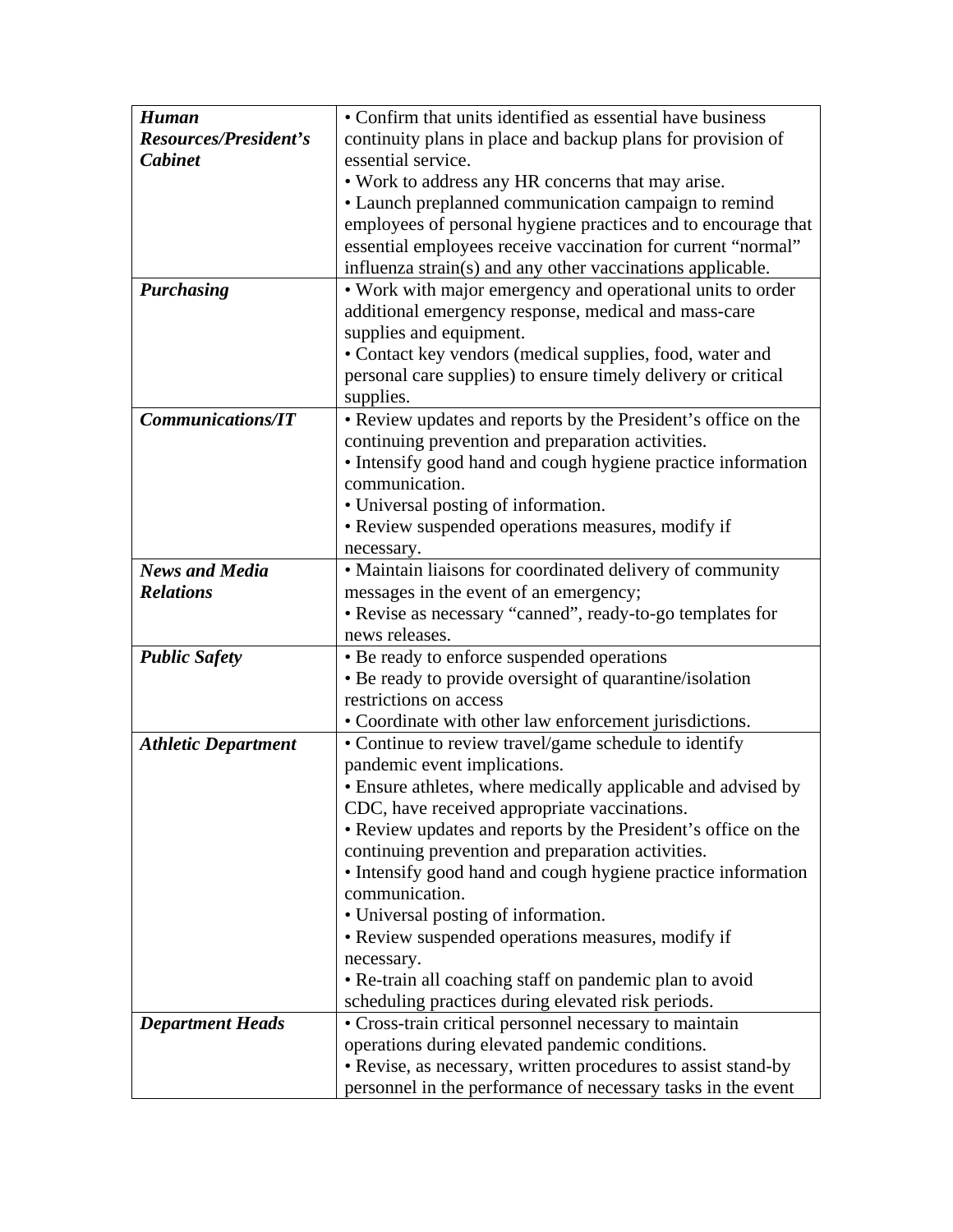### <span id="page-14-0"></span>**CODE "TWO" RESPONSE PLAN CODE TWO RESPONSE: MOBILIZE**

### *Code Two Risks and Critical Control Strategies*

**(Code Two coincides with the WHO level 5 phase for a pandemic alert, which indicates there is significant human to human transmission occurring. For BSC, this means that there are suspected or confirmed cases of the pandemic infection on the campus or in the community.)** 

### *Risk Assessment Summary:*

If a member of the college community has become a suspect or actual case of the identified pandemic infection, the potential exists for rapidly introducing this infection into the college environment.

*The ease of transmission of the illness by close contact between individuals allowing the droplet spread of the disease will quickly multiply the number of campus cases. The rapidly increasing numbers of sick staff will compromise the delivery of essential services.* 

*There is a high likelihood that members of the campus community will be sick and/or have family members sick. In the early stages of the infection, there may be symptoms similar to other infections which will complicate control measures.* 

*Emotional and mental health issues will rise as staff and students face the reality of coping with severe loss of family, friends, and colleagues.* 

*There could be the risk of civil unrest on the campus, particularly for potential backlash caused by involuntary confinement.* 

*There will be shortages of vendor supplied materials, food, and support services as vendors also face labor shortages.* 

### **Critical Control Strategies**

The controls used for previous levels must be maintained and strengthened at this stage.

Public health authorities may issue specific directives for quarantine, isolation and social distancing. In the latter case, if it has not already done so, the college may suspend operations and limit all activities except the provision of essential services defined as necessary.

### **1. Prevention**

• The college may suspend operations, including public activities such as sporting events, as a precautionary measure to limit close contacts between students, thus minimizing disease transmission. In the event of a confirmed campus case of the pandemic infection, the campus may go under full suspended operations and only staff essential for maintaining the facilities infrastructure. Public health response teams may be working on campus.

• Departments will be asked to assure that their visitors to any campus facility, who are arriving from the geographic areas where the CDC has established travel advisories or alerts contact the Health Center or the other designated clinical facilities, upon arrival. At that time, and preferably through telephone contact, the visitor will receive a symptom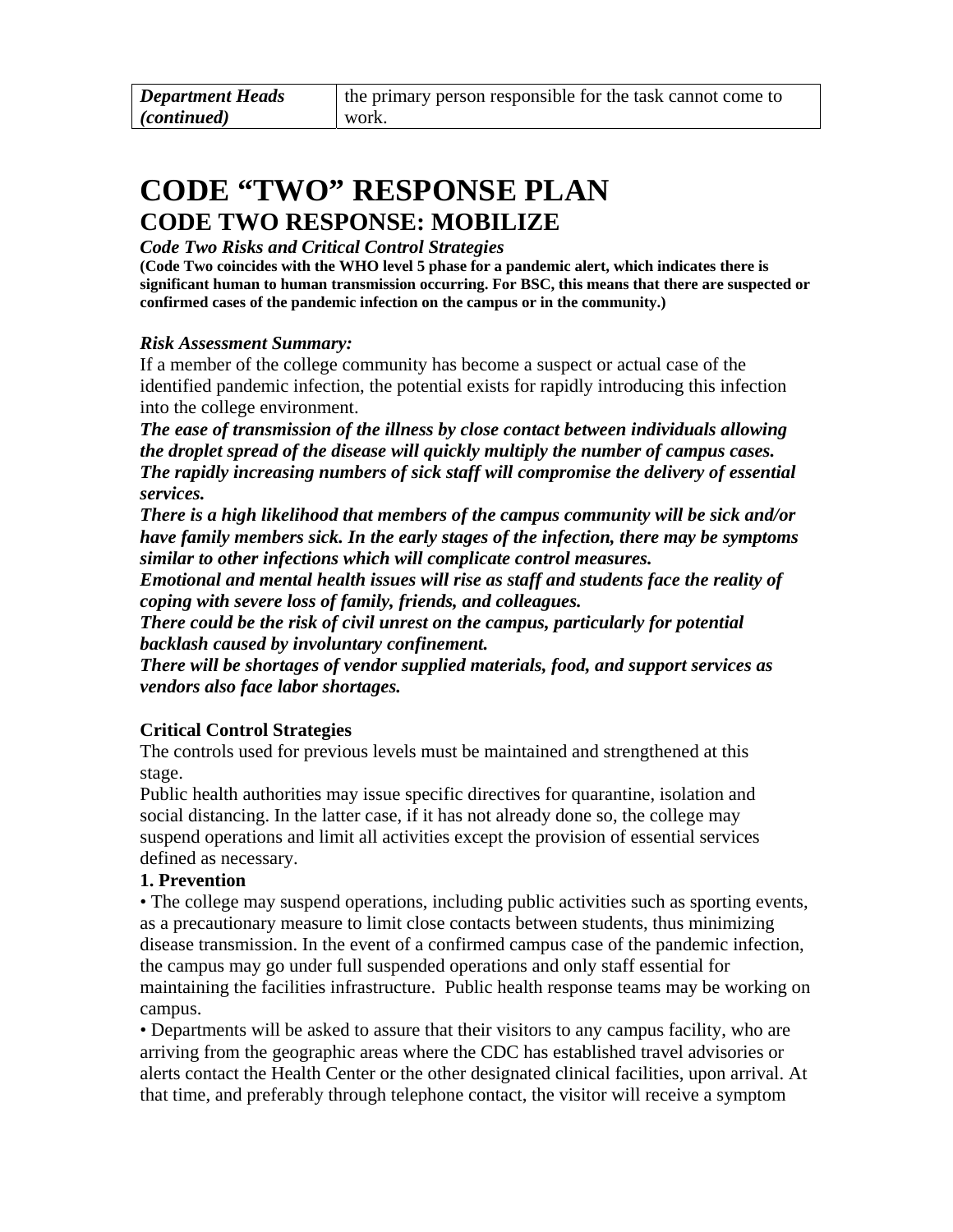review and receive further health information regarding health monitoring and appropriate actions to take should symptoms compatible with the pandemic infection become evident while the visitor is at the college. The college will link the visitor with the local public health authorities in the event that identified symptoms are evident at the time of screening.

• Individuals showing those symptoms will be excluded from campus activities/facilities, and referred to public health authorities.

• Students who show those symptoms will be excluded from campus activities, and referred to medical and public health authorities. Should isolation be needed outside a medical care facility, the student will be requested to enter the campus isolation facility and be monitored by campus health authorities, if access to permanent home is not possible.

• A person who has been in a situation where he/she has been potentially exposed to an infected patient and who develops fever or respiratory symptoms within seven days of arrival at the college should immediately call the Health Center. The person should share his/her travel history and symptoms with the health-care provider and avoid all close contact with others, and practice voluntary quarantine and not go to work, school, or public areas until the health-care provider has assessed the person's health condition.

#### **2. Protection**

• In the event that a college employee or student is having symptoms consistent with the pandemic infection, that person should follow the CDC guidelines. Employees should contact their supervisors and report the illness as they would do with any absence due to any infectious disease. This notification will allow the providers and campus officials to use the necessary and appropriate personal protective equipment when interacting with the employee or student as well as help gauge the spread of the epidemic.

• Any person who becomes symptomatic within seven days after travel to an area with community transmission of the pandemic or contact with an infected patient should stay in his/her room as much as possible. A symptomatic person should not come to class, report to work, or engage in any public activities where there could be contact until that person has been without symptoms (and not taking medications to mask the symptoms) for the period of time recommended by the CDC.

• Recognizing that MountainView provides housing for a number of resident students, the college has assessed its facilities and has identified acceptable housing that would be used to quarantine or isolate resident students who do not require hospitalization but are unable to return home. This housing will be readied as needed.

• The college, including the Health Center, has an established protocol and liaison for collaborating and working with local and state public health departments for communicable disease events.

• The college developed materials for and links with several information and communication resources will be available on a designated website as needed in the event of a pandemic event.

• Units performing essential services will implement first stage disease avoidance strategies including social distancing strategies.

#### **3. Essential Services Preparation**

Continue with work in Code Zero and One and add the following: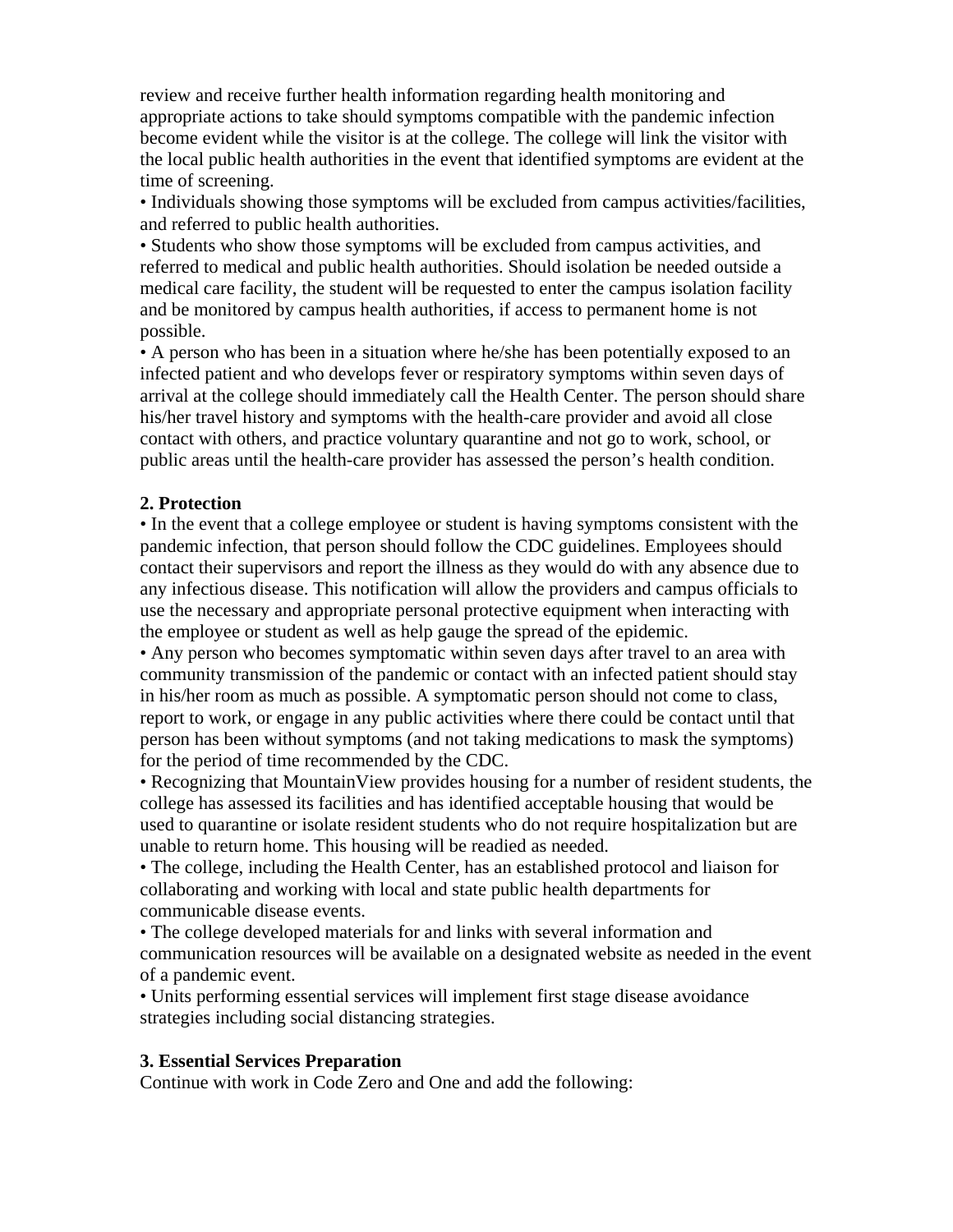| DDC Couc I wo Ixesponsionity matrix |                                                               |  |  |  |  |
|-------------------------------------|---------------------------------------------------------------|--|--|--|--|
| <b>Responsible</b>                  | <b>Critical Control Action Strategies</b>                     |  |  |  |  |
| Unit                                |                                                               |  |  |  |  |
| President, President's              | • Receive regular updates and reports on campus activities,   |  |  |  |  |
| Staff, and                          | restrictions and suspension of operations, via "virtual"      |  |  |  |  |
| <b>Cabinet</b>                      | meetings                                                      |  |  |  |  |
|                                     | • Be cognizant of business continuity issues.                 |  |  |  |  |
| <b>President/Vice</b>               | • Encourage teleconferencing and on-line courses.             |  |  |  |  |
| <b>President for Academic</b>       |                                                               |  |  |  |  |
| <b>Affairs</b>                      |                                                               |  |  |  |  |
|                                     |                                                               |  |  |  |  |
| <b>Advisory</b>                     | • Monitor the spread of the pandemic event and provide all    |  |  |  |  |
| Committee on                        | departments with up-dated information.                        |  |  |  |  |
| Communicable                        | • Develop ad-hoc policies and official statements for review  |  |  |  |  |
| Disease (ACCD)                      | and dissemination by the President's Cabinet.                 |  |  |  |  |
|                                     |                                                               |  |  |  |  |
| <b>Food Services and</b>            | • Based on directives from local health officials and the     |  |  |  |  |
| <b>Student Housing</b>              | College concerning the official college-wide                  |  |  |  |  |
|                                     | restrictions/closures, MountainView will send notices to      |  |  |  |  |
|                                     | student residents with appropriate instructions.              |  |  |  |  |
|                                     | • The Quarantine and Isolation units at Mountain View may be  |  |  |  |  |
|                                     | prepared for potential use.                                   |  |  |  |  |
|                                     | • The Food Distribution and Cleaning teams at Mountain View   |  |  |  |  |
|                                     | will be activated and put on stand by.                        |  |  |  |  |
|                                     |                                                               |  |  |  |  |
|                                     | • Training and equipping of staff with personal protective    |  |  |  |  |
|                                     | equipment will be finalized.                                  |  |  |  |  |
|                                     | • Arrangements will be confirmed with vendors regarding       |  |  |  |  |
|                                     | uninterrupted delivery of food and supplies.                  |  |  |  |  |
|                                     | • Hospital grade cleaning and infection control will be       |  |  |  |  |
|                                     | instituted in the residence areas, as well as quarantine and  |  |  |  |  |
|                                     | isolation facilities, if activated.                           |  |  |  |  |
| <b>Health Center</b>                | • Work with local public health authorities as appropriate.   |  |  |  |  |
|                                     |                                                               |  |  |  |  |
| <b>Deans</b>                        | • Encourage teleconferencing and on-line courses.             |  |  |  |  |
|                                     | • Restrict number and type of meetings face to face.          |  |  |  |  |
|                                     | Encourage teleconferences.                                    |  |  |  |  |
| <b>Emergency</b>                    | • Identify alternate campus staff or volunteers to supplement |  |  |  |  |
| <b>Management</b>                   | staff.                                                        |  |  |  |  |
| <b>Facilities</b>                   | • Activate staff back up plans.                               |  |  |  |  |
| <b>Services</b>                     |                                                               |  |  |  |  |
| <b>Human</b>                        | • Work to address any HR concerns that may arise.             |  |  |  |  |
| <b>Resources/President's</b>        | • Restrict number and type of meetings face to face.          |  |  |  |  |
| <b>Cabinet</b>                      | Encourage teleconferences.                                    |  |  |  |  |
|                                     | • Work with operational departments to ensure adequate        |  |  |  |  |
|                                     | staffing of critical business continuity functions.           |  |  |  |  |
|                                     |                                                               |  |  |  |  |
|                                     | • Serve as resource to answer questions and respond to HR     |  |  |  |  |
|                                     | issues that arise.                                            |  |  |  |  |

**BSC Code Two Responsibility Matrix**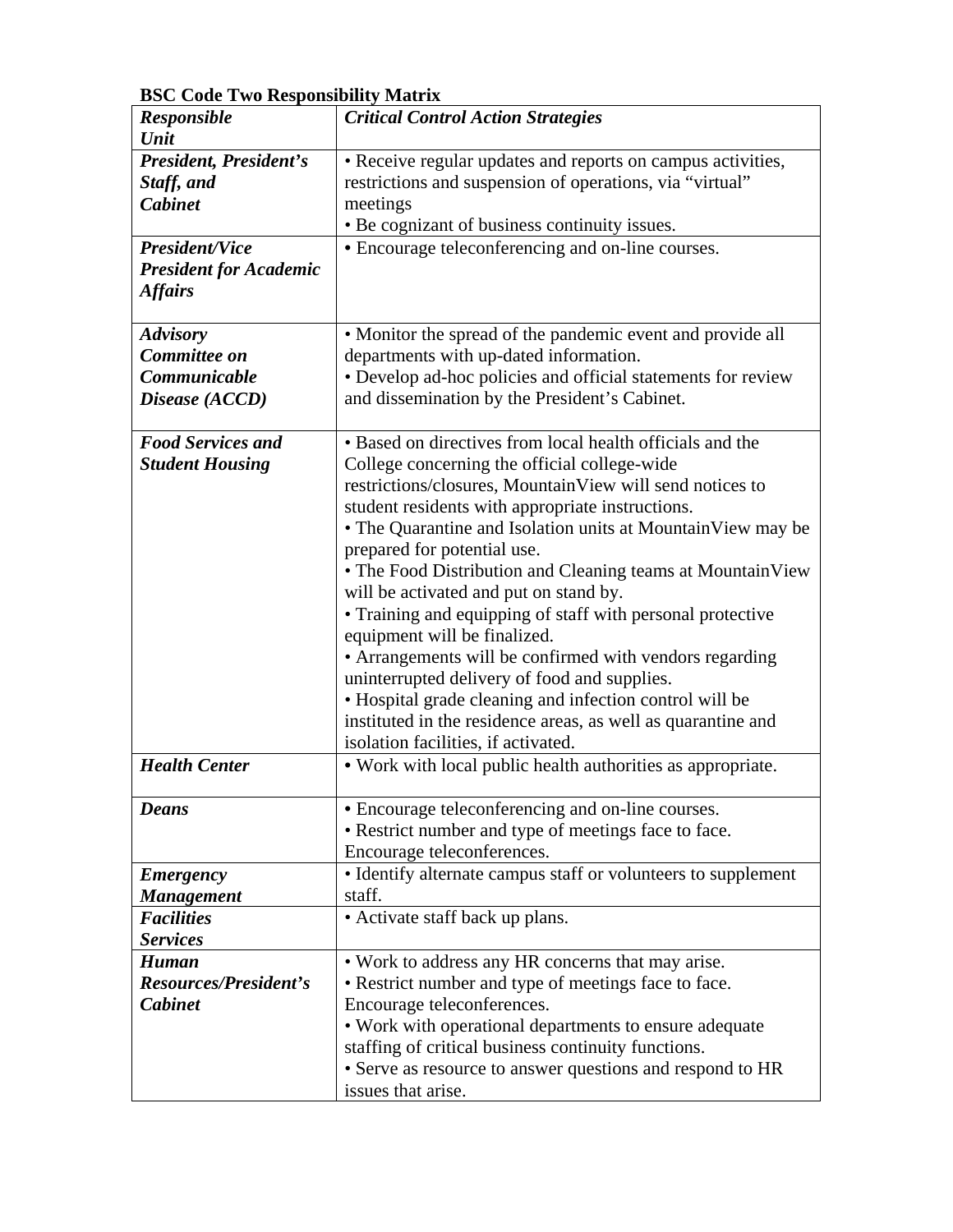<span id="page-17-0"></span>

| <b>Purchasing</b>          | • Review staffing levels and adjust hours and backup.         |  |  |  |  |
|----------------------------|---------------------------------------------------------------|--|--|--|--|
|                            | Consider multiple shifts.                                     |  |  |  |  |
|                            |                                                               |  |  |  |  |
|                            | • Monitor and correct supplies and supply pipeline as needs   |  |  |  |  |
|                            | change.                                                       |  |  |  |  |
| <b>Communications/IT</b>   | • Review updates and reports by the President's office on the |  |  |  |  |
|                            | continuing prevention and preparation activities.             |  |  |  |  |
| <b>News and Media</b>      | • Maintain liaisons for coordinated delivery of community     |  |  |  |  |
| <b>Relations</b>           | messages in the event of an emergency.                        |  |  |  |  |
|                            | • Revise as necessary "canned", ready-to-go templates for     |  |  |  |  |
|                            | news releases.                                                |  |  |  |  |
| <b>Public Safety</b>       | • Be ready to enforce suspended operations.                   |  |  |  |  |
|                            | • Be ready to provide oversight of quarantine/isolation       |  |  |  |  |
|                            | restrictions on access                                        |  |  |  |  |
|                            | • Coordinate with other law enforcement jurisdictions.        |  |  |  |  |
| <b>Athletic Department</b> | • Restrict number and type of meetings face to face.          |  |  |  |  |
|                            | Encourage teleconferences.                                    |  |  |  |  |
| <b>Department Heads</b>    | • Restrict number and type of meetings face to face.          |  |  |  |  |
|                            | Encourage teleconferences.                                    |  |  |  |  |
|                            |                                                               |  |  |  |  |

### **CODE "THREE" RESPONSE PLAN CODE THREE RESPONSE: SUSTAIN**

### *Code Three Risks and Critical Control Strategies*

**(Code Three at the college coincides with the WHO pandemic alert phase #6, which indicates there is efficient and sustained human-to-human transmission.)** 

### *Risk Assessment Summary:*

At this level, it is anticipated that a major world wide pandemic and regional epidemic is impacting the population at a level that parallels the crises presented by the 1918 Influenza pandemic. This could result in a prolonged mass casualty event, which will disrupt critical infrastructure, essential services, and delivery of supplies. Most businesses, including the college will be facing absenteeism rates ranging from 10 to 50% at different periods, and a second or third wave of absenteeism is likely. The ability to maintain the college's infrastructure, provide classes, and conduct business will be challenged, and the business continuity plans will need to be implemented. The stress of multiple waves of pandemic illness may require that BSC provide crisis-intervention and other support services for staff and students who must face the loss of family, friends, and co-workers, which will strain available resources. At some point, there may be a need to formalize the horrendous losses through some type of specialized memorial meeting/service.

The scarcity of supplies could cause civil unrest on the campus.

The limited support services from the community could cause interruptions in the hazardous, solid, and infectious waste contracting, increasing the accumulation of such wastes on campus, and potentially increasing vector control problems.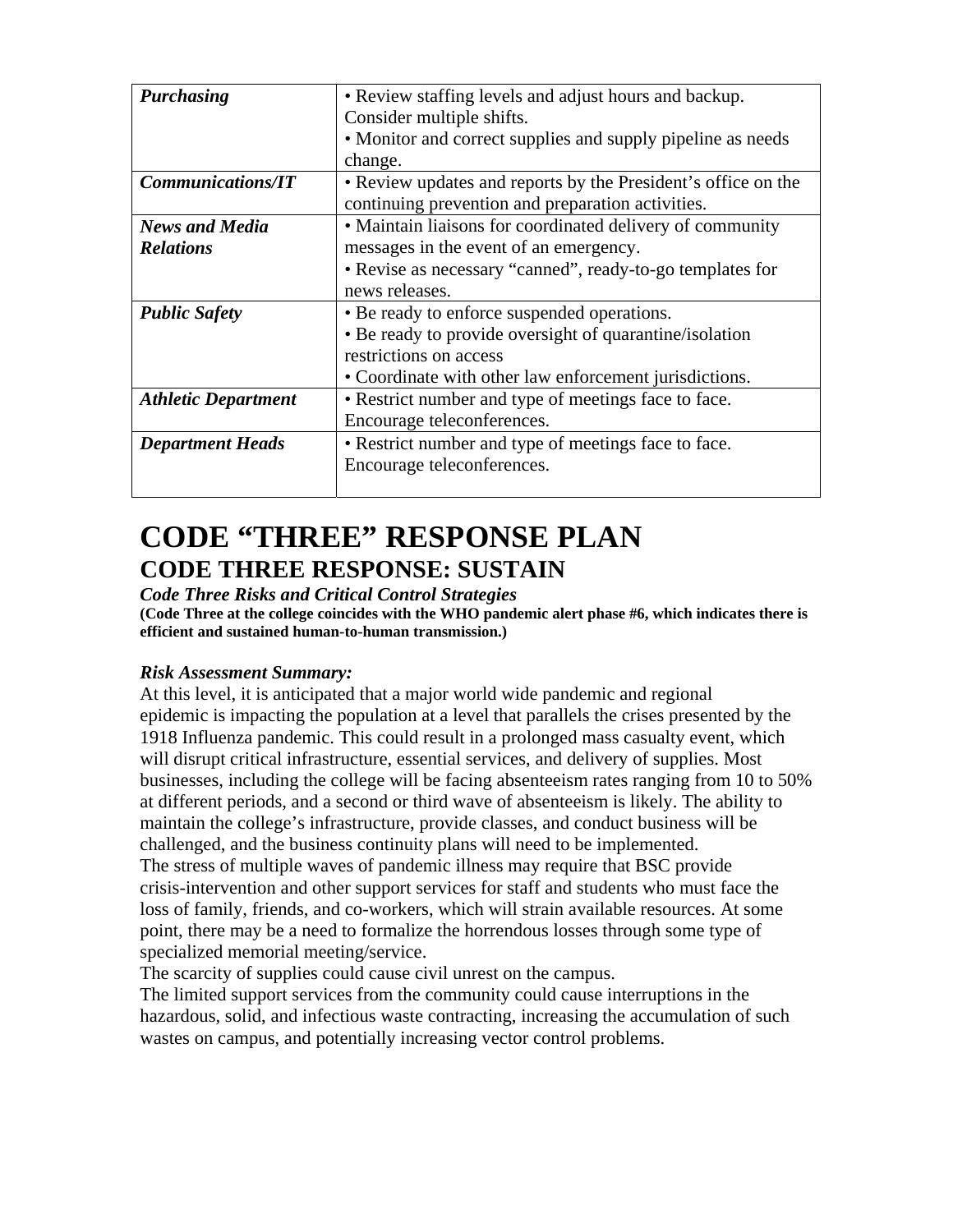### <span id="page-18-0"></span>**Critical Control Strategies:**

#### **1. Prevention**

The preventive activities detailed in previous response levels will be continued.

### **2. Protection**

The protection strategies of the previous response levels will need to be continued at this time.

### **3. Essential Services Preparation**

The activities outlined previously will need to be sustained by the organizational units, while fully implementing business continuity planning.

### **IV. FOR MORE INFORMATION**

Pandemic information is routinely being updated on several web sites listed below. CDC website: http://www.cdc.gov/ncidod/ Travel information from CDC: http://www.cdc.gov/travel/

### **V. COMMON TERMS / DEFINITIONS**

**Antiviral:** A medication that may be used to treat people who have been infected by a virus to help limit the impact of some symptoms and reduce the potential for serious complications. People who are in high risk groups are often given antiviral drugs because of their increased potential to develop additional health issues.

**Avian Flu:** A highly contagious viral disease with up to 100% mortality in domestic fowl caused by influenza A virus subtypes H5 and H7. All types of birds are susceptible to the virus but outbreaks occur most often in chickens and turkeys. The infection may be carried by migratory wild birds, which can carry the virus but show no signs of disease. Humans are only rarely affected.

**ACCD:** BSC Advisory Committee for Communicable Disease

**CDC:** United States Centers for Disease Control and Prevention

**Isolation:** The physical separation of a person suffering from an infectious or contagious disease from others in a community.

**H1N1:** 2009 H1N1 (referred to as "swine flu" early on) is a new influenza virus causing illness in people. This new virus was first detected in people in the United States in April 2009. This virus is spreading from person-to-person worldwide, probably in much the same way that regular seasonal influenza viruses spread. On June 11, 2009, the World Health Organization (WHO) signaled that a pandemic of 2009 H1N1 flu was underway. **H5N1:** A variant of an influenza virus that occur naturally among wild birds. Low pathogenic AI is common in birds and causes few problems. H5N1 is highly pathogenic, deadly to domestic fowl, and can be transmitted from birds to humans. There is no human immunity and no vaccine is available. It was first identified in Italy in the early 1900s and is now known to exist worldwide.

**Quarantine:** The physical separation of healthy people who have been exposed to an infectious disease for a period of time from those who have not been exposed.

**Pandemic:** The worldwide outbreak of a disease in humans in numbers clearly in excess of normal.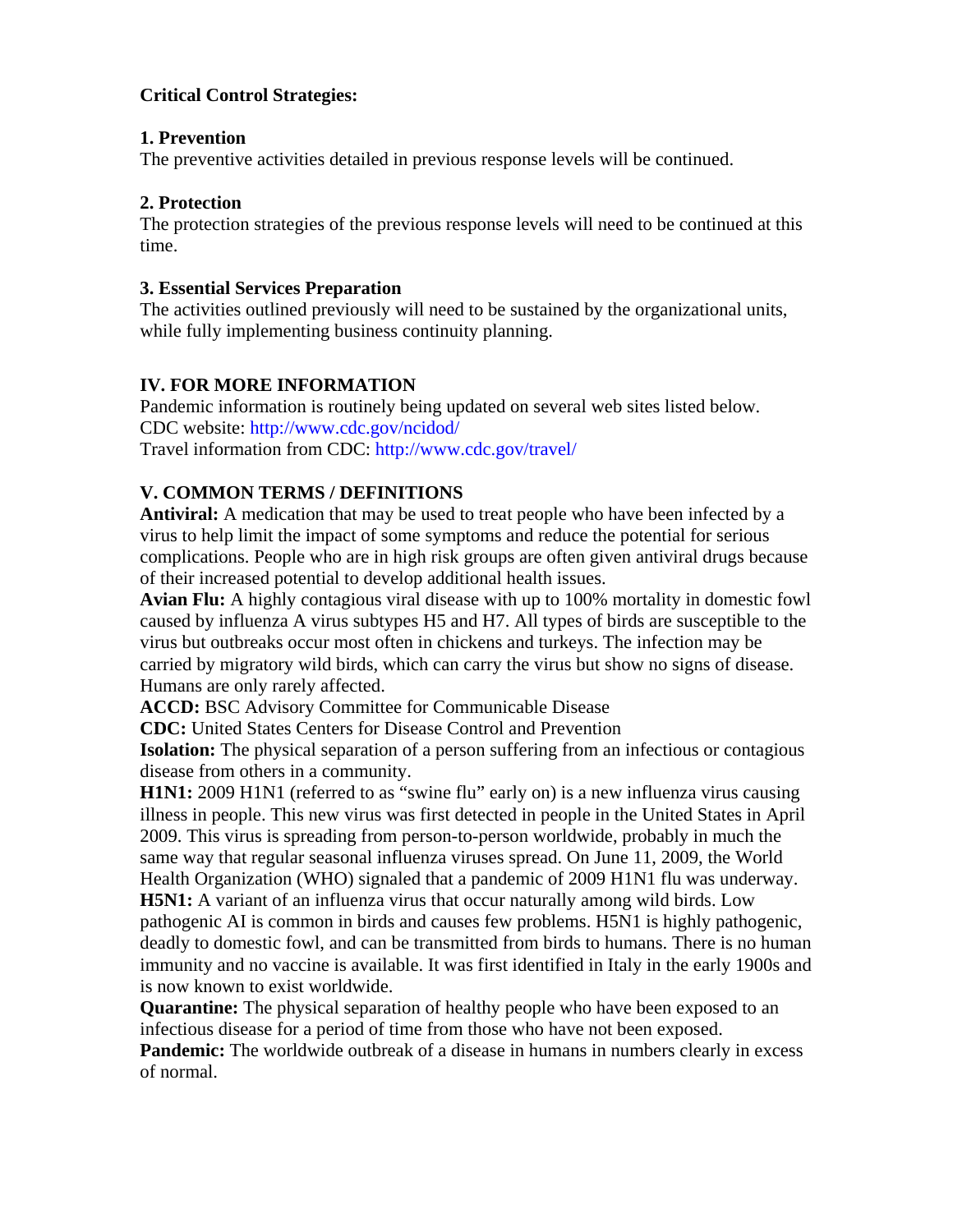**Pandemic Flu:** Pandemic flu is virulent human flu that causes a global outbreak, or pandemic, of serious illness. Because there is little natural immunity, the disease can spread easily from person to person.

**Panzootic:** The worldwide outbreak of a disease in animals in numbers clearly in excess of normal.

**Seasonal Flu:** A respiratory illness that can be transmitted person to person. Most people have some immunity, and a vaccine is available. This is also known as the common flu or winter flu.

**Social Distancing:** A disease prevention strategy in which a community imposes limits on social (face-to-face) interaction to reduce exposure to and transmission of a disease. These limitations could include, but are not limited to, school and work closures, cancellation of public gatherings and closure or limited mass transportation.

**Travel Advisory:** Where an outbreak of a disease is occurring in a geographic area, and there is a recommendation against nonessential travel to the area.

**Travel Alert:** Where an outbreak of a disease is occurring in a geographic area, and there is no recommendation against nonessential travel to the area, although recommendations regarding personal health protection in such settings are available.

**Vaccine:** An injection, usually of an innocuous (weak or killed) form of the virus, that stimulates the production of antibodies by the immune system to help prevent or create resistance to an infection. Vaccines are usually given as a preventive measure.

**WHO:** World Health Organization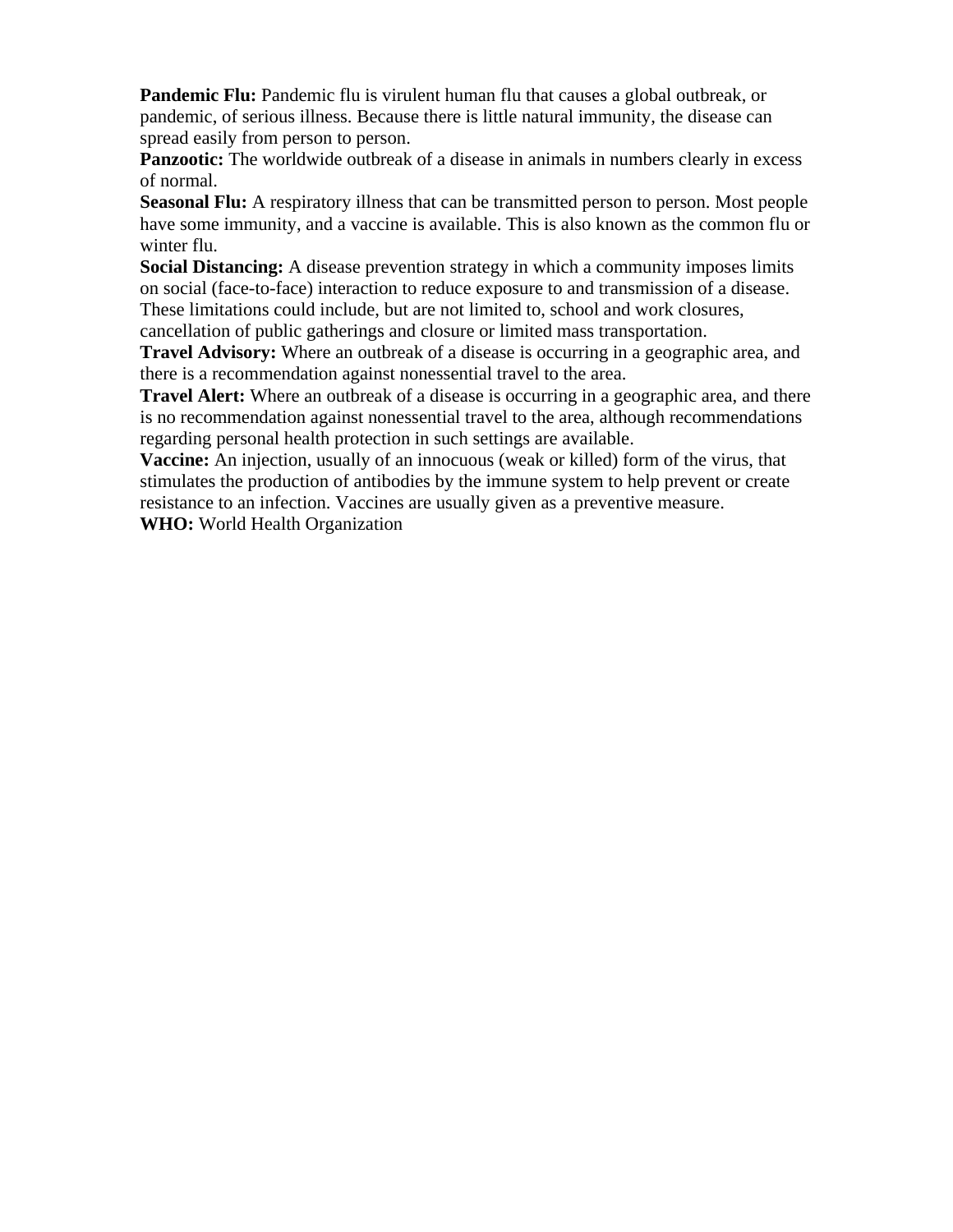### <span id="page-20-0"></span>Attachment #1:

### WHO Pandemic Phases linked with BSC Response Levels

(*Reference: www.cdc.gov/flu/pandemic/phases.htm)* 

| WHO level      |                                                       | <b>BSC</b>        |                   | Activities                                                                                                                                                                                                                                                                                                                                                                                                                                                                                                                                                                                                                                                                                                                                                                                                                                                                                                                                                           |
|----------------|-------------------------------------------------------|-------------------|-------------------|----------------------------------------------------------------------------------------------------------------------------------------------------------------------------------------------------------------------------------------------------------------------------------------------------------------------------------------------------------------------------------------------------------------------------------------------------------------------------------------------------------------------------------------------------------------------------------------------------------------------------------------------------------------------------------------------------------------------------------------------------------------------------------------------------------------------------------------------------------------------------------------------------------------------------------------------------------------------|
|                |                                                       | Code              |                   |                                                                                                                                                                                                                                                                                                                                                                                                                                                                                                                                                                                                                                                                                                                                                                                                                                                                                                                                                                      |
| $\mathbf{1}$   | No virus                                              | Code <sub>0</sub> | Plan/Surveillance | Code 0 goes along with<br>the WHO levels $1,2,3$                                                                                                                                                                                                                                                                                                                                                                                                                                                                                                                                                                                                                                                                                                                                                                                                                                                                                                                     |
| $\overline{2}$ | Increased<br>H <sub>2</sub> H cases                   | Code <sub>0</sub> | Plan/Surveillance | whereby the campus is at<br>an increasing risk for                                                                                                                                                                                                                                                                                                                                                                                                                                                                                                                                                                                                                                                                                                                                                                                                                                                                                                                   |
| 3              | Human<br>spread with<br>regional<br>sporadic<br>cases | Code 0            | Plan/Surveillance | infection. The college at<br>this level only faces<br>potential risk. At this<br>level prevention and<br>surveillance are of the<br>utmost importance.<br>Communication of<br>common sense ideas for<br>controlling the spread of<br>disease is stressed.<br>Posters, BSC Home Page,<br>the Marquee will be<br>utilized for important<br>communication regarding<br>ways to prevent spreading<br>the disease, monitoring<br>campus activities, and<br>alerting the campus of the<br>level of alert. Prevention:<br>includes cleaning, having<br>available supplies and<br>maintaining attendance<br>and reporting.<br>Surveillance. Snapshots<br>of attendance will be<br>taken by instructors for<br>selected classes three (3)<br>times a week and this<br>information is to be<br>reported to the Vice<br>President for Academic<br>Affairs. The Health<br>Center will monitor WHO<br>levels, CDC reports, K-12<br>areas schools status,<br>results from reported |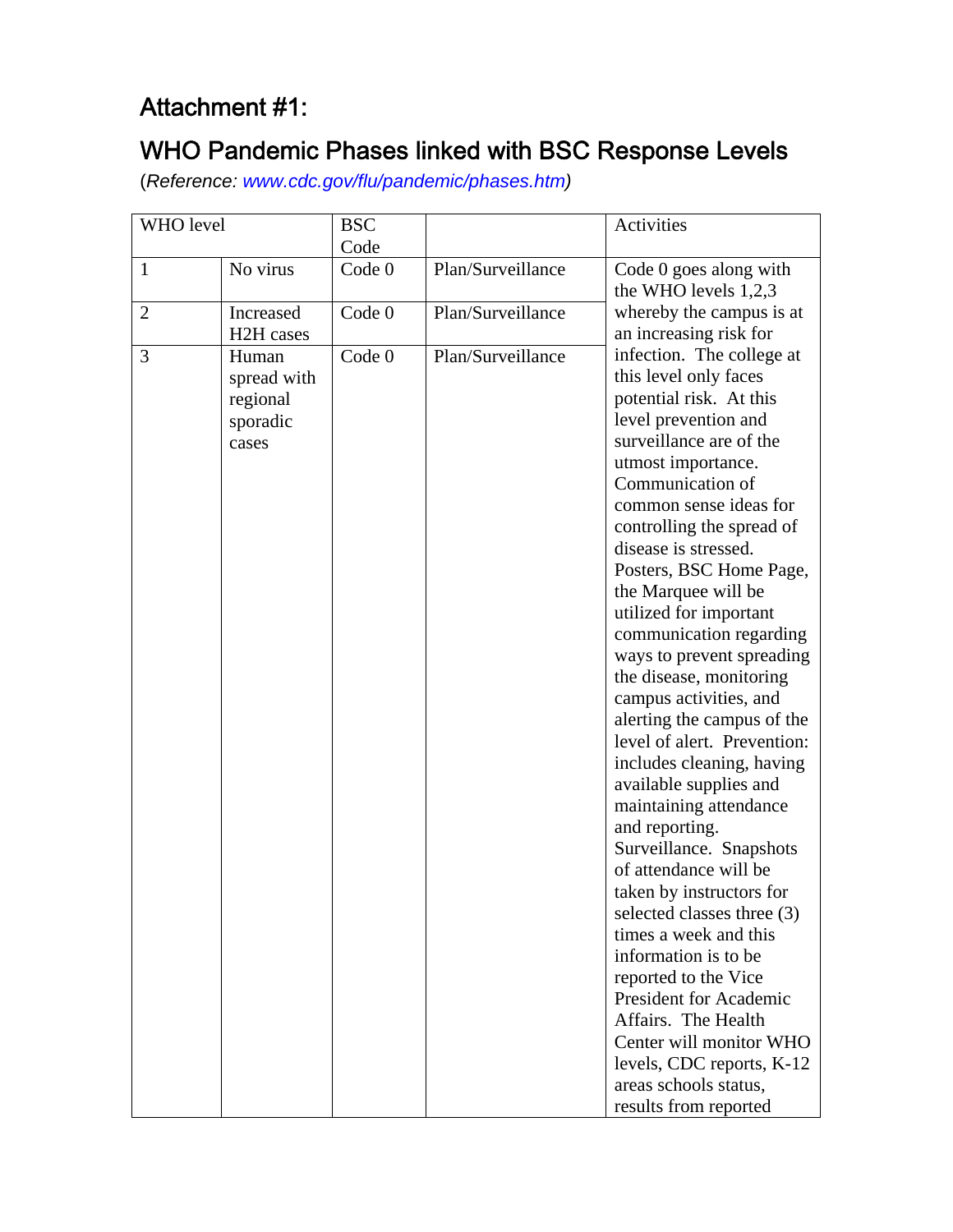|                |                                                                 |        |                            | cases at the Health<br>Center, and state health<br>department. The results<br>of this surveillance will<br>also be reported to the                                                                                                                                                                                                                                                                                                                                                                                                                                   |
|----------------|-----------------------------------------------------------------|--------|----------------------------|----------------------------------------------------------------------------------------------------------------------------------------------------------------------------------------------------------------------------------------------------------------------------------------------------------------------------------------------------------------------------------------------------------------------------------------------------------------------------------------------------------------------------------------------------------------------|
|                |                                                                 |        |                            | Vice President for<br>Academic Affairs on a<br>daily basis.                                                                                                                                                                                                                                                                                                                                                                                                                                                                                                          |
| $\overline{A}$ | Community<br>level<br>outbreak                                  | Code 1 | Prepare/ Surveillance      | Code 1 correlates with the<br>WHO level 4 where the<br>college is at an increased<br>risk. At this level, based<br>on information submitted<br>to the Vice President for<br>Academic Affairs,<br>classes, sporting events or<br>any other event may be<br>suspended or cancelled.<br>Non-essential travel will<br>be strongly discouraged.<br>Faculty will be asked to<br>become vigilant in<br>visually assessing the<br>classrooms for ill<br>individuals. If the faculty<br>feels a student is ill they<br>will be sent to the Health<br>Center for an evaluation |
| 5              | Increased<br>H2H<br>transmission<br>with<br>pandemic<br>eminent | Code 2 | Implement/<br>Surveillance | This is when the actual<br>campus has been affected<br>and the campus will show<br>a compromise in the<br>delivery of essential<br>services. This level<br>correlates with WHO<br>level 5. All previous<br>levels will be followed.<br>Faculty will need to<br>devise creative or<br>innovative ways to<br>continue instruction if<br>classes are not cancelled<br>by utilizing the web or<br>other programs.                                                                                                                                                        |
| 6              | Pandemic                                                        | Code 3 | Evaluate/Surveillance      | Pandemic level causing<br>disruption and crisis in<br>providing services to the<br>student and correlates to                                                                                                                                                                                                                                                                                                                                                                                                                                                         |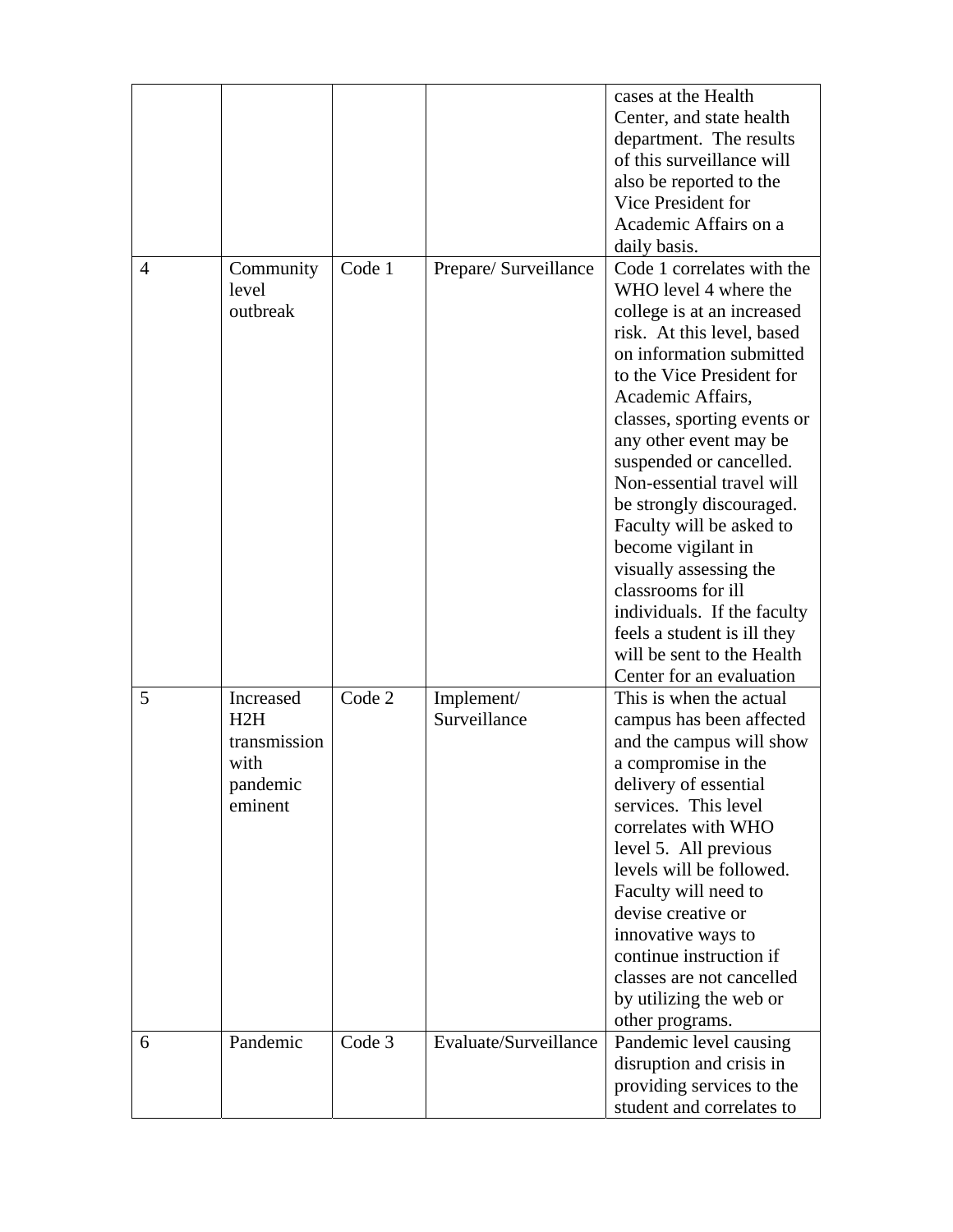|          |          |        |                       | level 6 by the WHO.          |
|----------|----------|--------|-----------------------|------------------------------|
|          |          |        |                       | Prevention/Cleaning and      |
|          |          |        |                       | Surveillance will continue   |
|          |          |        |                       | as in previous levels.       |
| Post     | Post     | Code 4 | Evaluate/Surveillance | <b>Impact Assessment and</b> |
| pandemic | pandemic |        |                       | Gap Assessment done by       |
|          |          |        |                       | department to identify       |
|          |          |        |                       | needed improvements to       |
|          |          |        |                       | the plan.                    |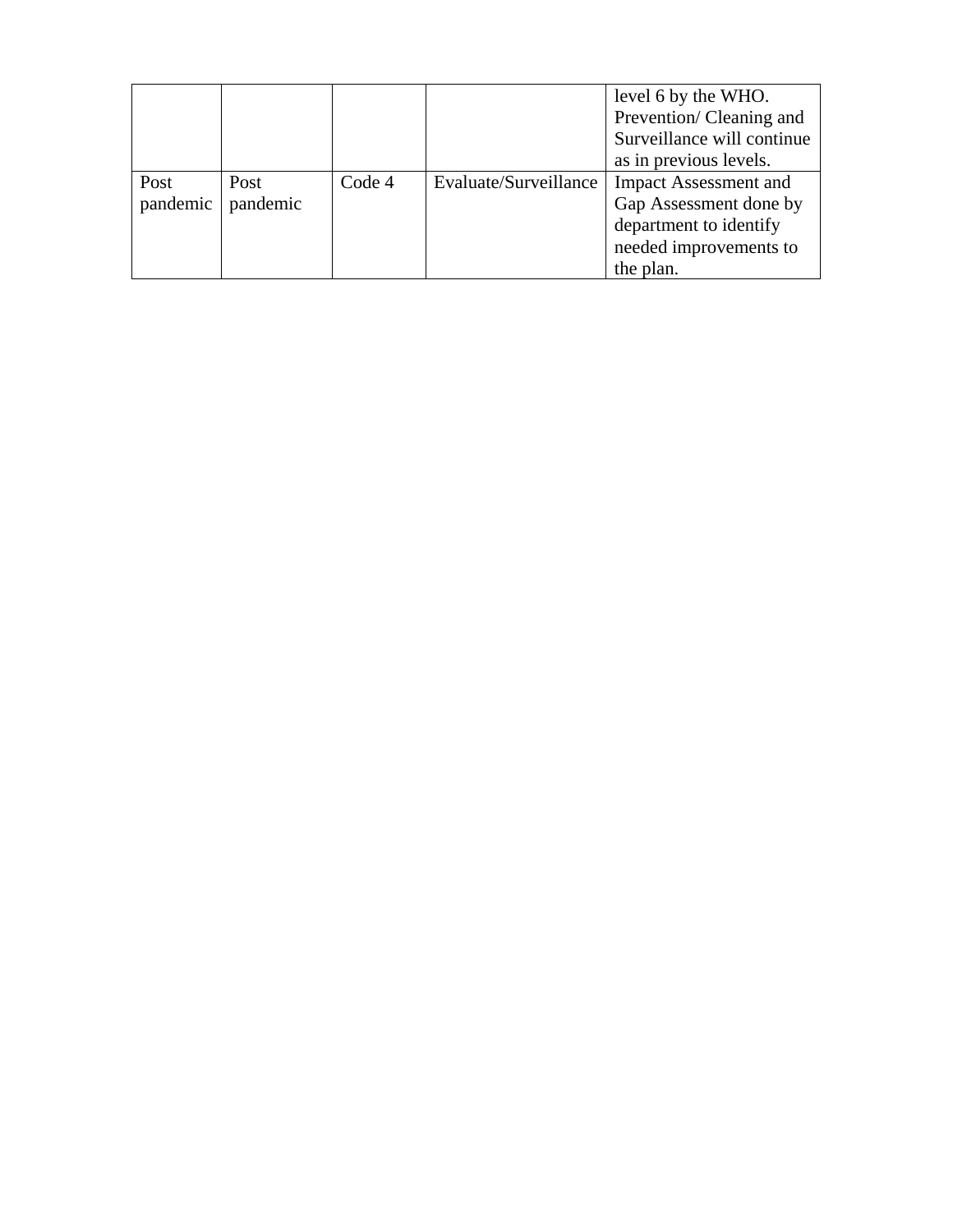### <span id="page-23-0"></span>Attachment #2:

### Personal Preparedness

### **Take these everyday steps to protect your health:**

- Cover your nose and mouth with a tissue when you cough or sneeze. Throw the tissue in the trash after you use it.
- Wash your hands often with soap and water. If soap and water are not available, use an alcohol-based hand rub.
- Avoid touching your eyes, nose or mouth. Germs spread this way.
- Try to avoid close contact with sick people.
- If you are sick with flu-like illness, CDC recommends that you stay home for at least 24 hours after your fever is gone except to get medical care or for other necessities. (Your fever should be gone without the use of a feverreducing medicine.) Keep away from others as much as possible to keep from making others sick.

### **Other important actions that you can take are:**

- Follow public health advice regarding school closures, avoiding crowds and other social distancing measures.
- Be prepared in case you get sick and need to stay home for a week or so; a supply of over-the-counter medicines, alcohol-based hand rubs, tissues and other related items might could be useful and help avoid the need to

make trips out in public while you are sick and contagious



**ing What is the best way to keep from spread zing? the virus through coughing or snee** gone without the use of a fever-reducing medicine.) If you are sick with flu-like illness, CDC recommends that you stay home for at least 24 hours after your fever is gone except to get medical care or for other necessities. (Your fever should be

tissue in the waste basket. Then, clean your hands, and do so every time you Keep away from others as much as possible. Cover your mouth and nose with a tissue when coughing or sneezing. Put your used cough or sneeze.

### If I have a family member at home who is sick with 2009 H1N1 flu, **should I go to work?**

and stay home. Employees who have an underlying medical condition or who are please see General Business and Workplace Guidance for the Prevention of Novel Employees who are well but who have an ill family member at home with 2009 H1N1 flu can go to work as usual. These employees should monitor their health every day, and take everyday precautions including washing their hands often with soap and water, especially after they cough or sneeze. Alcohol-based hand cleaners are also effective. If they become ill, they should notify their supervisor pregnant should call their health care provider for advice, because they might need to receive influenza antiviral drugs to prevent illness. For more information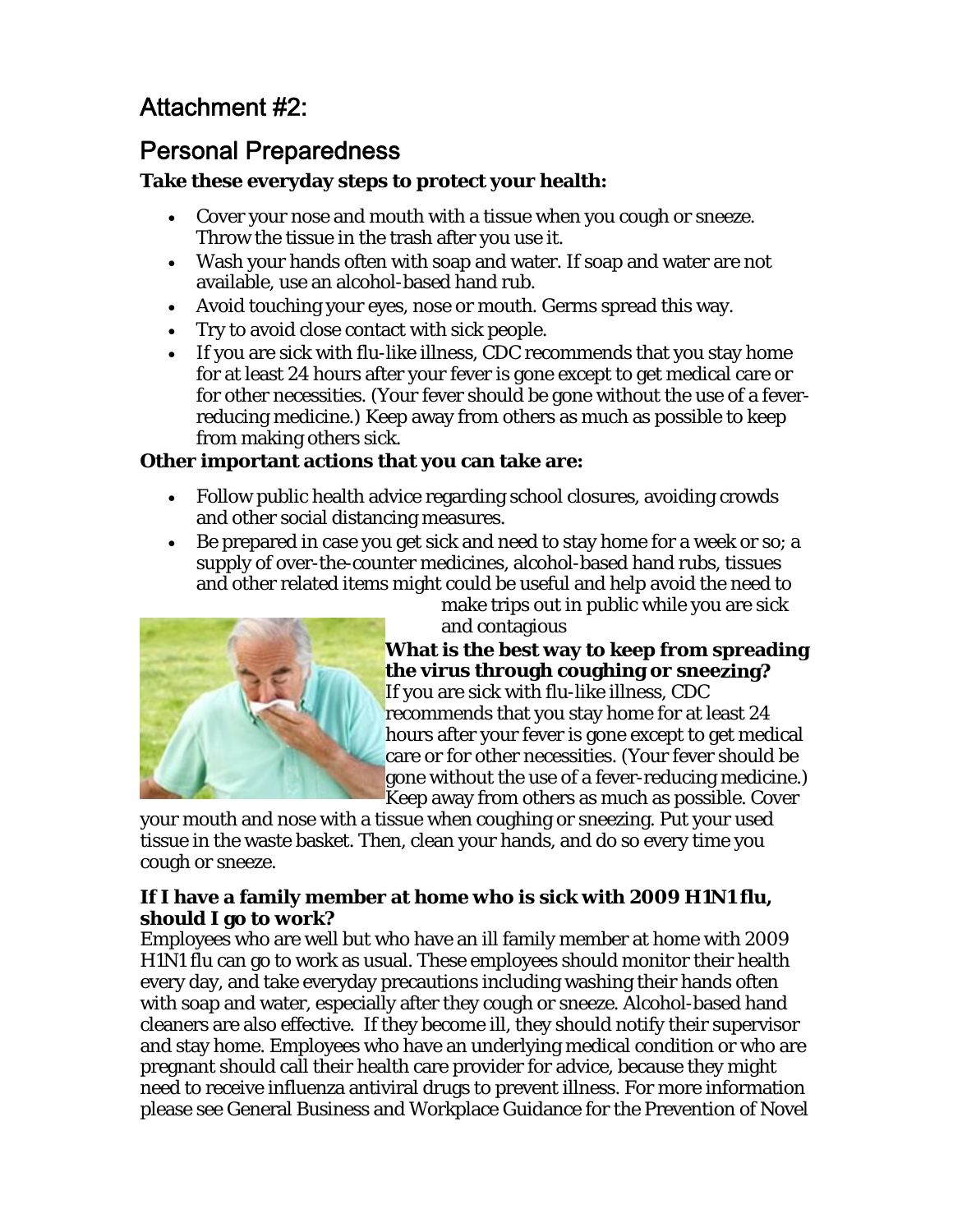Influenza A (H1N1) Flu in Workers (http://www.cdc.gov/h1n1flu/guidance/workplace.htm).

### **What is the best technique for washing my hands to avoid getting the flu?**

Washing your hands often will help protect you from germs. Wash with soap and water or clean with alcohol-based hand cleaner. CDC recommends that when you wash your hands -- with soap and warm water -- that you wash for 15 to 20 seconds. When soap and water are not available, alcohol-based disposable hand wipes or gel sanitizers may be used. You can find them in most supermarkets and drugstores. If using gel, rub your hands until the gel is dry. The gel doesn't need water to work; the alcohol in it kills the germs on your hands.

### **What should I do if I get sick?**

If you live in areas where people have been identified with 2009 H1N1 flu and become ill with influenza-like symptoms, including fever, body aches, runny or stuffy nose, sore throat, nausea, or vomiting or diarrhea, you should stay home and avoid contact with other people. CDC recommends that you stay home for at least 24 hours after your fever is gone except to get medical care or for other necessities. (Your fever should be gone without the use of a fever-reducing medicine.) Stay away from others as much as possible to keep from making others sick. Staying at home means that you should not leave your home except to seek medical care. This means avoiding normal activities, including work, school, travel, shopping, social events, and public gatherings.

If you have severe illness or you are at high risk for flu complications, contact your health care provider or seek medical care. Your health care provider will determine whether flu testing or treatment is needed.

If you become ill and experience any of the following warning signs, seek emergency medical care.

### **In children, emergency warning signs that need urgent medical attention include:**

- Fast breathing or trouble breathing
- Bluish or gray skin color
- Not drinking enough fluids
- Severe or persistent vomiting
- Not waking up or not interacting
- Being so irritable that the child does not want to be held
- Flu-like symptoms improve but then return with fever and worse cough

**In adults, emergency warning signs that need urgent medical attention include:**

- Difficulty breathing or shortness of breath
- Pain or pressure in the chest or abdomen
- Sudden dizziness
- Confusion
- Severe or persistent vomiting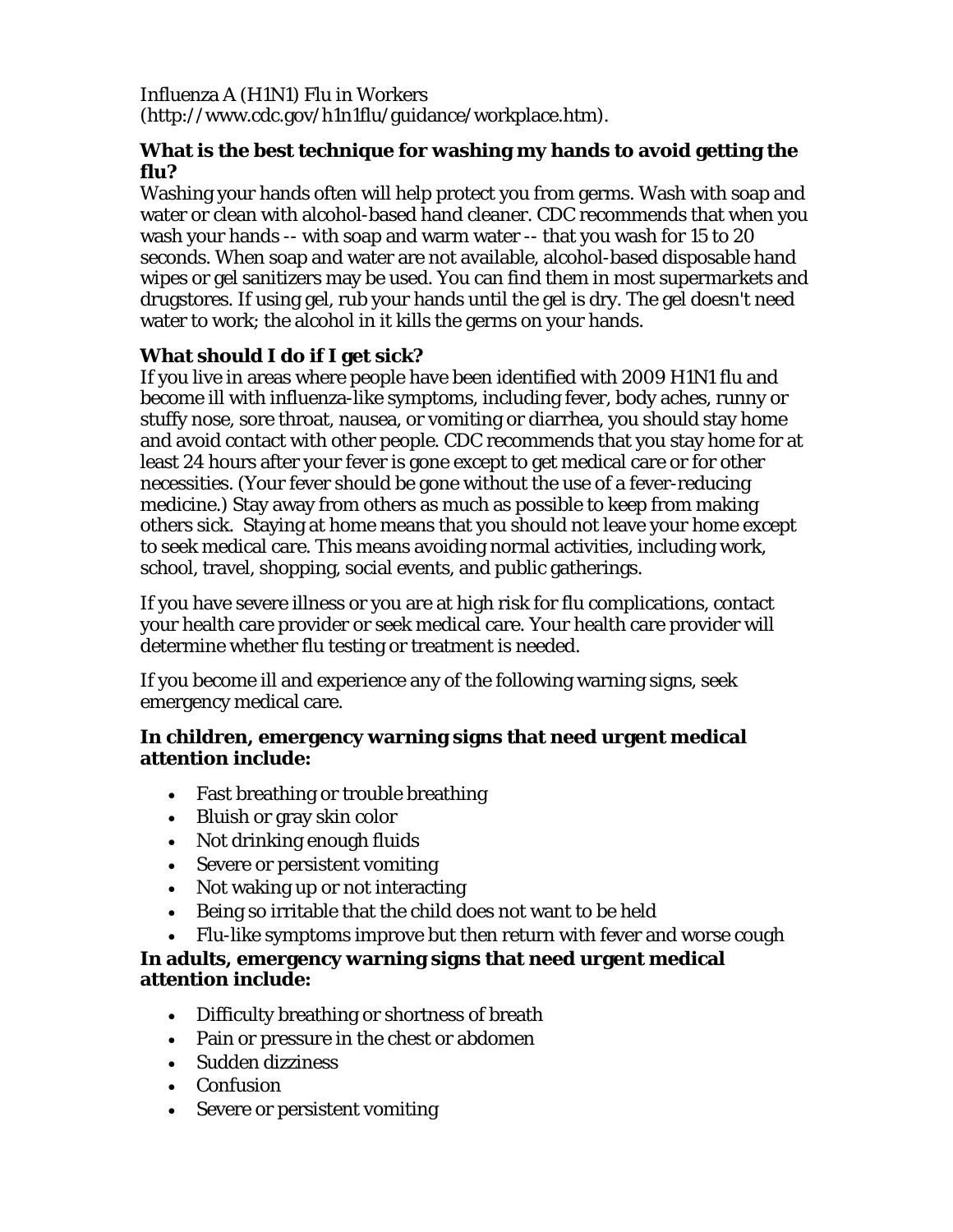• Flu-like symptoms improve but then return with fever and worse cough

### **Are there medicines to treat 2009 H1N1 infection?**

Yes. CDC recommends the use of oseltamivir or zanamivir for the treatment and/or prevention of infection with 2009 H1N1 flu virus. Antiviral drugs are prescription medicines (pills, liquid or an inhaled powder) that fight against the flu by keeping flu viruses from reproducing in your body. If you get sick, antiviral drugs can make your illness milder and make you feel better faster. They may also prevent serious flu complications. During the current pandemic, the priority use for influenza antiviral drugs is to treat severe influenza illness (for example hospitalized patients) and people who are sick who have a condition that places them at high risk for serious flu-related complications.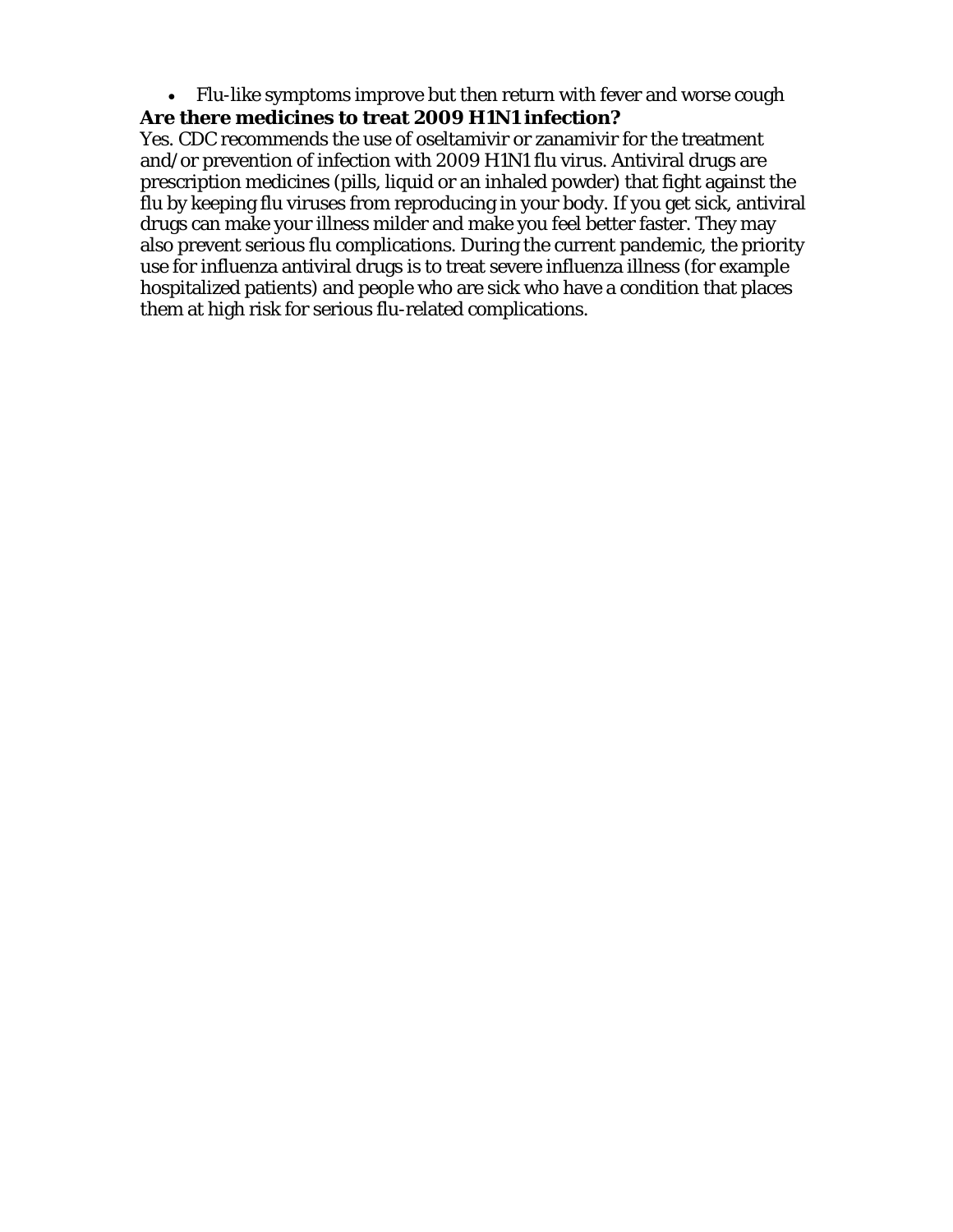### <span id="page-26-0"></span>Attachment #3

### CDC Guidance on the Use of Personal Protective

### Equipment, Respirators and Face Masks Attachments

### **Interim Recommendations for Facemask and Respirator Use to Reduce Novel Influenza A (H1N1) Virus Transmission**

#### August 5, 2009 5:00 PM ET

*This document has been updated in accordance with the* CDC Recommendations for the Amount of Time Persons with Influenza-Like Illness Should be Away from Others *. This document provides interim guidance and will be updated as needed*

*This document provides updated interim guidance on the use of facemasks and respirators for decreasing the exposure to novel influenza A (H1N1) virus. This guidance replaces other CDC guidance on mask and/or respirator use that may be included in other CDC documents in regards to the outbreak of novel H1N1 virus. No change has been made to guidance on the use of facemasks and respirators for health care settings. This document includes guidance on facemask and respirator use for a wider range of settings than was included in previous documents and includes recommendations for those who are at increased risk of severe illness from infection with the novel H1N1 virus compared with those who are at lower risk of severe illness from influenza infection. For more information about human infection with novel influenza A (H1N1) virus, visit the CDC H1N1 Flu website. Other CDC novel H1N1 guidance will be updated with the information contained in this document as soon as possible.*

*Detailed background information and recommendations regarding the use of facemasks and respirators in nonoccupational community settings can be found on PandemicFlu.gov in the document Interim Public Health Guidance for the Use of Facemasks and Respirators in Non-Occupational Community Settings during an Influenza Pandemic.*  Information on the use of facemasks and respirators in health care settings can be found at

*http://www.cdc.gov/h1n1flu/guidelines\_infection\_control.htm.*



Information on the effectiveness of facemasks and respirators for decreasing the risk of influenza infection in community settings is extremely limited. Thus, it is difficult to assess their potential effectiveness in decreasing the risk of novel influenza A (H1N1) virus transmission in these settings. In the absence of clear scientific data, the interim recommendations below have been developed on the basis of public health judgment, the historical use of facemasks and respirators in other settings for preventing transmission of influenza and other respiratory viruses, and on current information on the spread and severity of the novel influenza A (H1N1) virus.

In areas with confirmed human cases of novel influenza A (H1N1) virus infection, the risk for infection can be reduced through a combination of actions. No single action will provide complete protection, but an approach combining the following steps can help decrease the likelihood of transmission. These recommended actions are:

- Wash hands frequently with soap and water or use alcohol-based hand cleaner when soap and water are not available.
- Cover your mouth and nose with a tissue when coughing or sneezing.
- Avoid touching your eyes, nose and mouth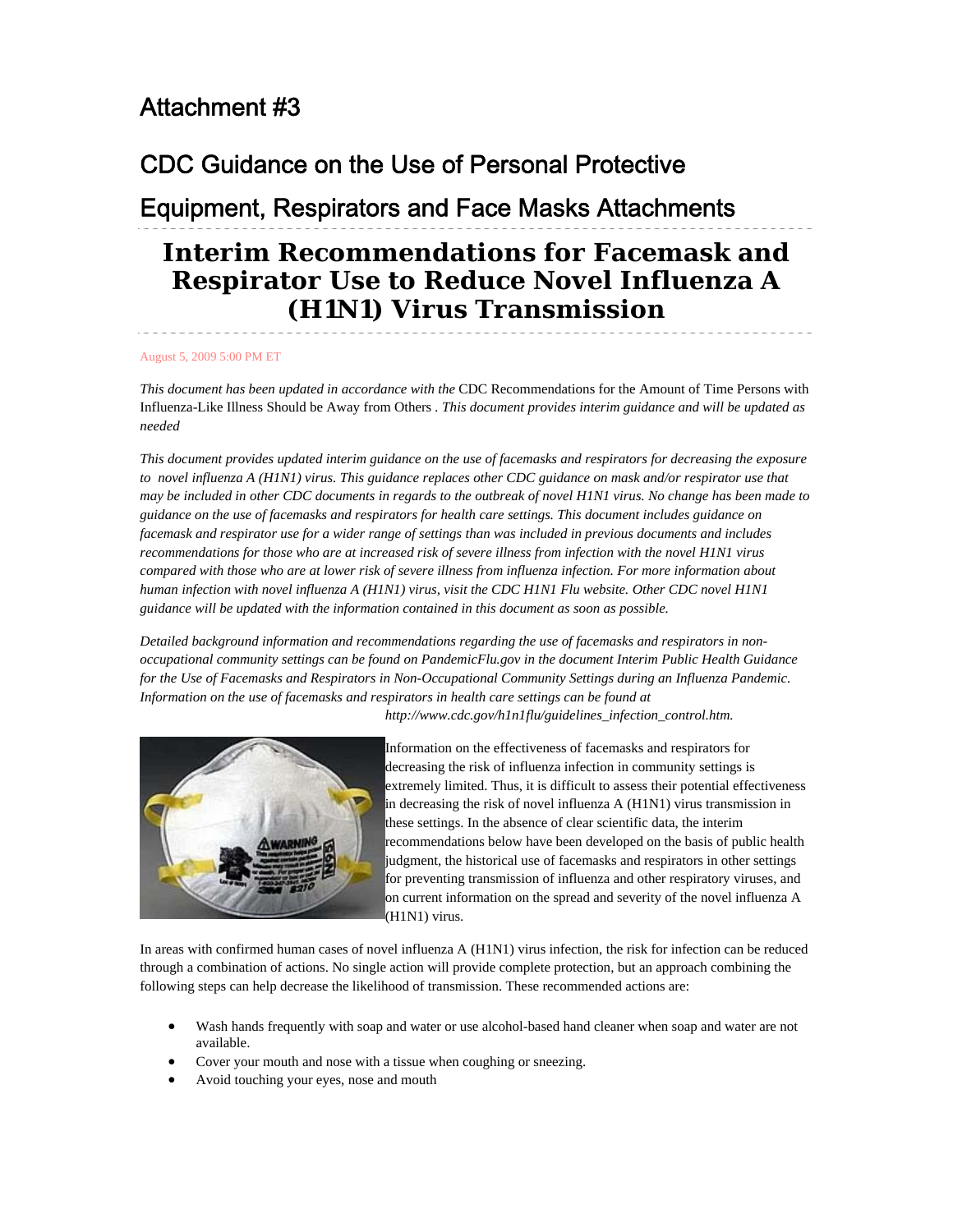- People who are sick with an influenza-like illness (ILI) (fever plus at least cough or sore throat and possibly other symptoms like runny nose, body aches, headaches, chills, fatigue, vomiting and diarrhea) should stay home and keep away from others as much as possible, including avoiding travel, for at least 24 hours after fever is gone except to get medical care or for other necessities. (Fever should be gone without the use of fever-reducing medicine).
- Avoid close contact (i.e. being within about 6 feet) with persons with ILI.

In addition, influenza antiviral medications are an important tool for the treatment and prevention of influenza, including novel H1N1.

### **Facemasks and Respirators**

Recommendations for the uses of facemasks and/or respirators are listed for different settings where a person may be exposed to novel H1N1 virus. These recommendations also differ based on whether the person exposed to novel H1N1 is in a group at increased risk for severe illness from influenza infection. More information on preventing influenza transmission in health care settings can be found in the Interim Guidance for Infection Control for Care of Patients with Confirmed or Suspected Novel Influenza A (H1N1) Virus Infection in a Healthcare Setting.

In community and home settings, the use of facemasks and respirators generally are not recommended. However, for certain circumstances, a facemask or respirator may be considered, specifically for persons at increased risk of severe illness from influenza.

Use of N95 respirators or facemasks generally is not recommended for workers in non-healthcare occupational settings for general work activities. For specific work activities that involve contact with people who have ILI, such as escorting a person with ILI, interviewing a person with ILI, providing assistance to an individual with ILI, the following are recommended:

- workers should try to maintain a distance of 6 feet or more from the person with ILI;
- workers should keep their interactions with ill persons as brief as possible;
- the ill person should be asked to follow good cough etiquette and hand hygiene and to wear a facemask, if able, and one is available;
- workers at increased risk of severe illness from influenza infection should avoid people with ILI (possibly by temporary reassignment); and,
- where workers cannot avoid close contact with persons with ILI, some workers may choose to wear a facemask or N95 respirator on a voluntary basis.

In the occupational healthcare setting, respiratory protection is recommended. Because infection control precautions, including respiratory protection, are imperfect, workers who are at increased risk of severe illness from influenza, and who are caring for a patient with known, probable, or suspected novel H1N1 or ILI, may consider temporary reassignment to avoid exposure.

There are important differences between facemasks and respirators. Facemasks do not seal tightly to the face and are used to block large droplets from coming into contact with the wearer's mouth or nose. Most respirators (e.g. N95) are designed to seal tightly to the wearer's face and filter out very small particles that can be breathed in by the user. For both facemasks and respirators, however, limited data is available on their effectiveness in preventing transmission of H1N1 (or seasonal influenza) in various settings. However, the use of a facemask or respirator is likely to be of most benefit if used as early as possible when exposed to an ill person and when the facemask or respirator is used consistently. (Ref. 1. MacIntyre CR, et al. EID 2009;15:233-41. 2. Cowling BJ, et al. Non-pharmaceutical interventions to prevent household transmission of influenza. The 8th Asia Pacific Congress of Medical Virology, Hong Kong, 26-28 February 2009.)

*Facemasks:* Unless otherwise specified, the term "facemasks" refers to disposable facemasks cleared by the U.S. Food and Drug Administration (FDA) for use as medical devices. This includes facemasks labeled as surgical, dental, medical procedure, isolation, or laser masks. Such facemasks have several designs. One type is affixed to the head with two ties, conforms to the face with the aid of a flexible adjustment for the nose bridge, and may be flat/pleated or duckbilled in shape. Another type of facemask is pre-molded, adheres to the head with a single elastic band, and has a